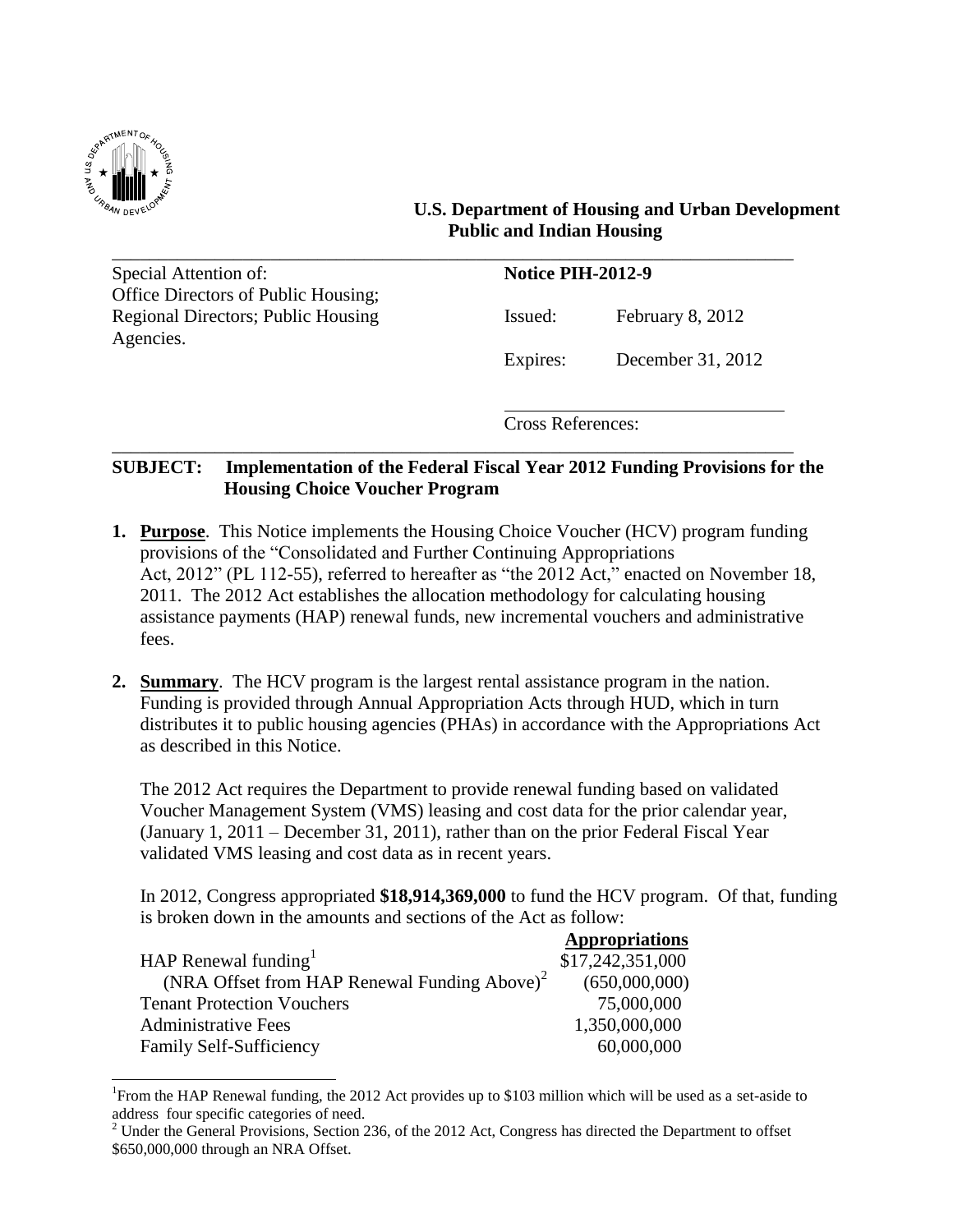| <b>Total Available CY 2012 Appropriations</b> | \$18,264,369,000 |
|-----------------------------------------------|------------------|
| Mainstream 5 Year Program                     | 112,018,000      |
| <b>Veterans Affairs Supportive Housing</b>    | 75,000,000       |

This implementation notice provides detailed information concerning how HUD calculates funding for every PHA's HCV program. In addition, each PHA will receive an individual funding letter with the PHA's funding calculations attached. If a PHA does not understand the calculation or has questions related to this Notice, the PHA should contact its Financial Analyst (FA) at the Financial Management Center (FMC).

This Notice is organized into sections designed to address the funding of both vouchers and administrative fees (Sections 3 through 8) and other policy issues (Sections 9 through 14). Additionally, Appendix A provides the text of the 2012 Appropriations Act as it relates to HCV funding.

PHAs are encouraged to pay particular attention to Section 3b (set-aside) and Attachments A and B of this Notice. The 2012 Act provides a \$103 million set-aside for specific categories only. In order to be considered for funding under the set-aside funding, a PHA must meet the eligibility requirements described in Section 3b, and submit a completed Attachment A (and, where applicable, Attachment B) and the required supporting documentation in the timeframe and manner prescribed in this Notice.

This year, HUD is again focused on ensuring that PHAs appropriately manage their HCV programs within the funding provided for the CY and existing net restricted assets (NRA). PHAs should review their per unit costs (PUC), leasing and attrition rates on a monthly basis to be able to plan for upcoming months and carefully manage their wait lists. Unlike in CY 2010 and 2011, Congress is requiring that HUD perform an offset of \$650,000,000 from PHAs' NRA . HUD will continue to monitor NRA balances closely this year and will continue to require PHAs to report NRA balances in the Voucher Management System (VMS) on a monthly basis.

 Additionally, in order to comply with Treasury requirements, effective January 1, 2012, the Department is implementing cash management procedures for the disbursement of HAP funds to PHAs under the HCV program. The process of disbursing only the funds required for current HAP costs will result in the re-establishment of HUD-held program reserves, whereby excess HAP funds will remain obligated but undisbursed at the HUD level rather than held by the PHAs. This will move new budget authority into the program reserves if it is not needed for current costs. Existing NRA balances currently held by PHAs will be transitioned in CY2012 to the cash management process and the program reserves, via their use in lieu of HUD disbursing additional budget authority. These cash management procedures are fully described in Notice PIH 2011-67 and PHAs are encouraged to review the notice in detail.

#### **3a. Calculation of CY 2012 HAP Renewal Funding**

The 2012 Act requires that HUD utilize a re-benchmarking renewal formula based on validated leasing and cost data in VMS for **Calendar Year (CY) 2011** (January 1, 2011 through December 31, 2011). The renewal provisions of the Act are stated in **Appendix A**. HUD will provide renewal funding as follows: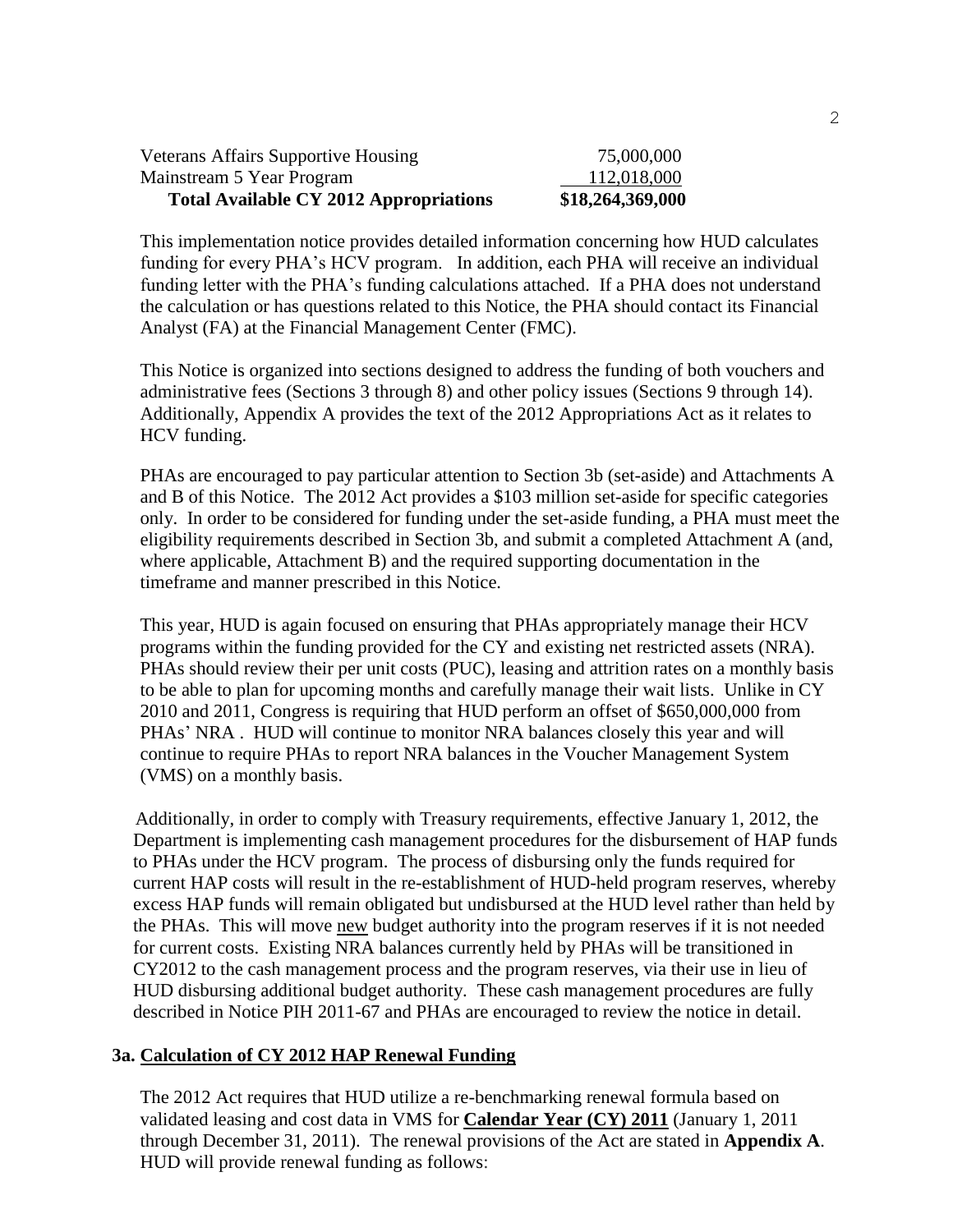Step 1: A new HAP funding baseline will be established based on all validated leasing and cost data<sup>3</sup> (not to exceed unit months available under the Annual Contributions Contract (ACC)) in VMS for CY2011, including data that reflects the use of unrestricted net assets (UNA), extraordinary admin fees, or other eligible resources (e.g., such as local funding), for HAP costs during the re-benchmarking period.

Step 2: As required by the Act, HUD will make adjustments for the first-time renewal of certain vouchers. These are tenant protection vouchers and special purpose vouchers such as Family Unification, Veterans Affairs Supportive Housing and Nonelderly Disabled vouchers that are initially expiring in CY 2012. The adjustment to be provided will be an inflation factor to reflect cost increases expected in CY2012.

Step 3: The HUD-published Policy, Development and Research (PD & R) inflation factor adjusted for localities per the PD & R Federal Register Notice to be published early during CY 2012 will be applied to the PHA's calculated 12 month renewal requirement after all adjustments have been applied under Steps 1 and 2 above. The PD & R inflation factors that HUD will use to reflect inflation can be found at HUD's website at: this section will be updated as soon as the factors have been published.

 Step 4: Proration: HUD will determine the total eligibility for all PHAs and compare that amount to the total available HAP renewal funding per the 2012 Act in order to determine a proration factor. This proration factor will then be applied to each PHA's CY 2012 eligibility. A pro-ration of less than 100 percent may be necessary in the event that the nationwide eligibility exceeds the available HAP renewal funding.

 Step 5: Offset: In accordance with the 2012 Act, HUD will reduce the total pro-rated nationwide eligibility by **\$650,000,000** by offsetting each affected PHA's CY 2012 funding by a portion of that PHA's Net Restricted Assets (NRA) balance as of December 31, 2011. CY2011 budget authority from new incremental awards, including Non Elderly Disabled (NED) Category 2 funding awards, with effective dates in CY 2011, **and 50%** of the budget authority awarded under the CY 2011Set-aside, will be excluded from NRA for offset purposes. Also, the estimated NRA necessary to lease up VASH vouchers awarded from 2008, 2009 and 2010 Appropriations and the estimated NRA to lease up Family Unification Program (FUP) vouchers awarded from 2008 and 2009 Appropriations, but not yet leased as of 12/31/2011, will be excluded from NRA offsets in 2012. HUD anticipates that the offset for each PHA will be approximately equal to that portion of the PHA's NRA balance as of December 31, 2011 that exceeds approximately one month of the PHA's CY 2012 eligibility. If a PHA's NRA balance is less than the approximate one month, that PHA will not be subject to offset. One month is an estimate; the actual amount used to determine the offsets will be calculated as the amount needed to yield the \$650 million offset required. For very small PHAs that administer 50 vouchers or less, the offset will equal that portion of the NRA balance that exceeds approximately six months of the PHA's CY 2012 eligibility. HUD will

l

 $3$  In those rare instances where vouchers were transferred from one PHA to another during the re-benchmarking period, the leasing and cost data of the PHAs will be adjusted to ensure that the leasing and costs represented by the transferred vouchers are properly accounted for in the eligibility determinations.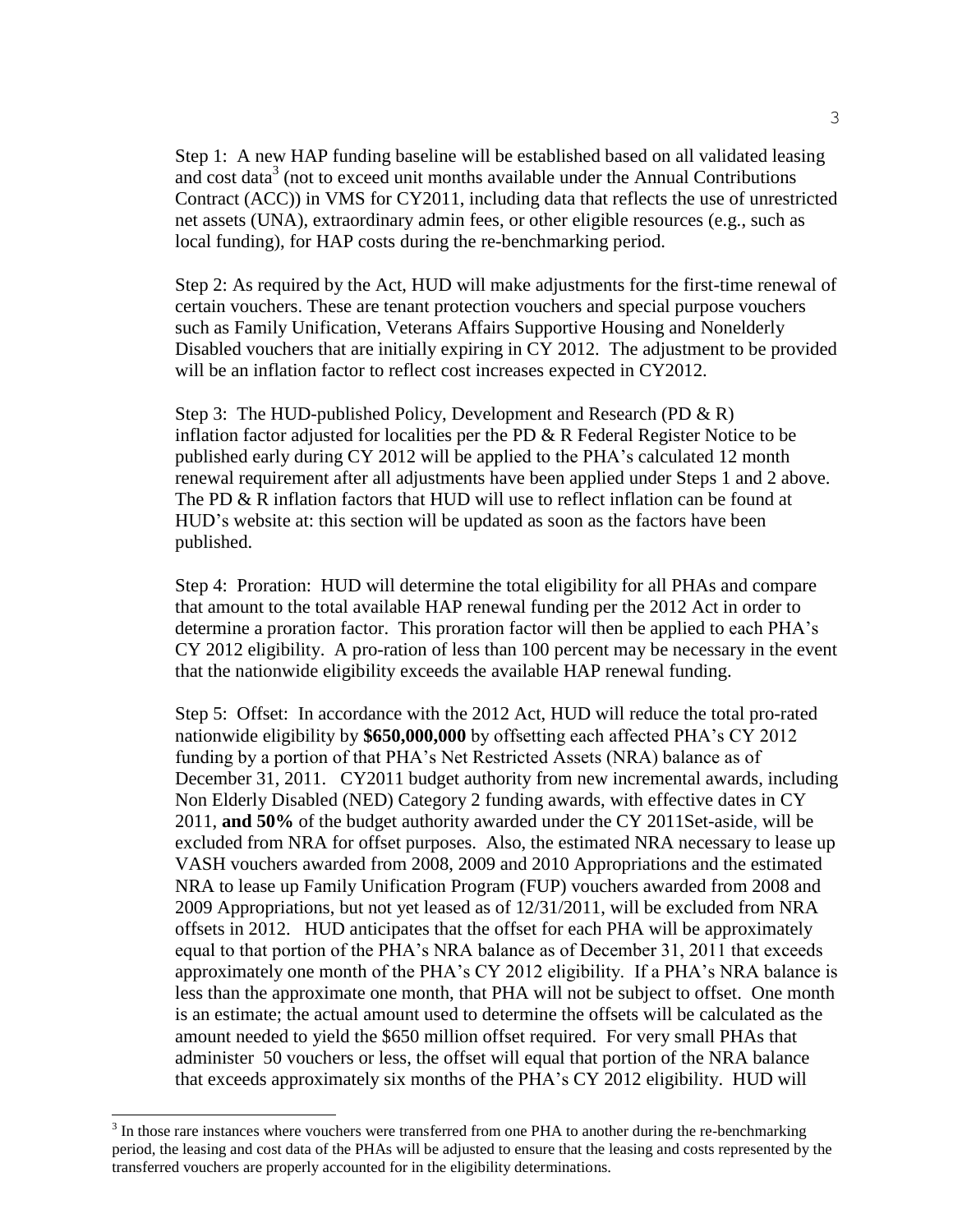provide each PHA the calculation of the December 31, 2011 NRA balance for PHA review and revision request as needed. PHAs have already received calculated NRA balances as of September 30, 2011, for review and revision request as needed, so the December balances review period will be brief.

For Moving to Work (MTW) agencies, the 2012 Act requires an offset of NRA in accordance with VMS data in calendar year 2011 that is verifiable and complete. As a result, the offset applies only to HCV funds attributable to vouchers that are not covered by the MTW agreement, or as provided specifically in a PHA's agreement.

### **3b. Set-aside of up to \$103 million to Adjust PHA Allocations**. **This set-aside is for additional HAP needs only; additional administrative cost needs are ineligible for funding through this set-aide.**

The 2012 Act provides that **up to \$103 million** shall be available to PHAs in four specific categories only:

(1) to adjust the allocations for public housing agencies, after application for an adjustment by a public housing agency that experienced a significant increase, as determined by the Secretary, in renewal costs of tenant-based rental assistance resulting from unforeseen circumstances or from portability under section 8(r) of the Act;

(2) for vouchers that were not in use during the 12-month period in order to be available to meet a commitment pursuant to section  $8(0)(13)$  of the Act;

(3) for adjustments for costs associated with HUD-Veterans Affairs Supportive Housing (HUD-VASH) vouchers; and

\*(4) for incremental tenant-based assistance for eligible families currently assisted under the Disaster Voucher Program as authorized by Public Law 109-148 under this heading and the Disaster Housing Assistance Program for Hurricanes Ike and Gustav on the condition that such vouchers will not be re-issued when families leave the program.

\*The Department has determined that of the \$103 million under the set-aside, up to \$28 million will be used for Category 4 above. PHAs potentially eligible for Category (4) have been notified under separate cover and have been provided specific instructions for applying for funds under Category (4). Awards under this category will be provided under separate cover. In the event that funding eligibility under this Category (4) is less than \$28 million, any remaining funds will be applied to the other 3 categories identified above.

**Please note that in order to receive funding under the \$103 million set-aside (with the exception of Category (4)), PHAs must complete and submit Attachment A, provide the required documentation identified below and, where applicable, Attachment B of this Notice; the submission must be received at the address indicated below by close-ofbusiness (COB) Tuesday, March 27, 2012.**

HUD may make determinations of eligibility for set-aside funding based on need as determined by HUD. Additionally, if eligible requests exceed the funding available, awards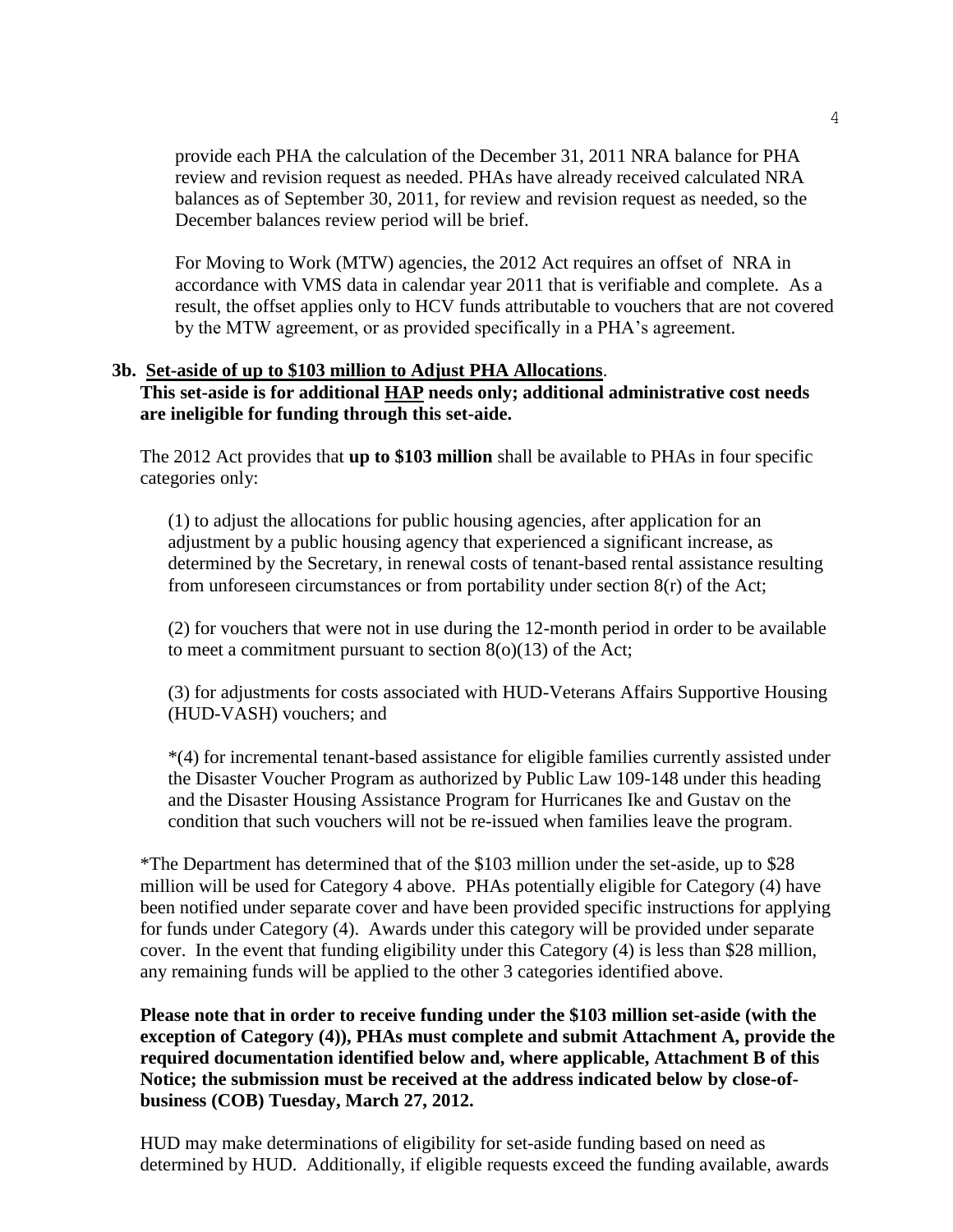for any/all categories may be subject to proration. Set-aside funds may not be granted for any purposes other than those cited above. Calculations and funding will be determined by HUD for all eligible agencies, including eligible Moving to Work (MTW) agencies. **As noted above, for all eligible categories the application receipt is COB Tuesday, March 27, 2012.** Submission requirements are described below.

# **A-1. Category (1)**

# **Unforeseen Circumstances**:

# **To be eligible for funding under this category, a PHA must submit the following:**

- a. Attachment A
- b. Written narrative detailing the unforeseen circumstances that occurred during or after the CY2011 rebenchmarking period that have significantly increased renewal costs.
- c. Evidence to support the narrative.
- d. PHA calculation of the increased costs for CY 2012.

HUD reserves the right to request additional information or ask for clarification, if necessary.

# **For Unforeseen Circumstances, it is important to note that PHAs must submit all items (a-d) above by the application deadline in order for the application to be considered. Failure to provide any of the required documents, including the PHA calculation of the increased costs, will result in denial of the application.**

The following are some examples of unforeseen circumstances and accompanying evidence HUD would consider in its evaluation under this Category:

- PHAs that have experienced significant increases in the cost of assistance due to an unforeseeable rise in rental costs that exceeds the applicable PD& R inflation factors published by HUD; documentation could include evidence of increased rents, identification of affected contracts and a calculation of the increased costs. **A calculation must be provided by the PHA**.
- PHAs experiencing an increase in their per unit HAP costs in comparison to the pro-rated funded HAP PUC for CY 2012 due to economic conditions resulting in decreases in total tenant payment (TTP); documentation could include actual per unit TTPs and HAP costs experienced by the PHA in CY 2012. **A calculation must be provided by the PHA**.

# **A-2. Category (1) Portability**:

To be eligible for funding under this category, the PHA must have experienced a significant increase in renewal costs due to portability for tenant-based rental assistance under Section 8(r) of the Act. To calculate eligibility under this category, the Department will compare the average HAP Per Unit Cost (PUC) for the rebenchmarking period (1-1-2011 to 12-31-2011) to the average HAP PUC for "Port Vouchers Paid" during the rebenchmarking period, both based on reporting in VMS. If the portability average HAP exceeds 110% of the program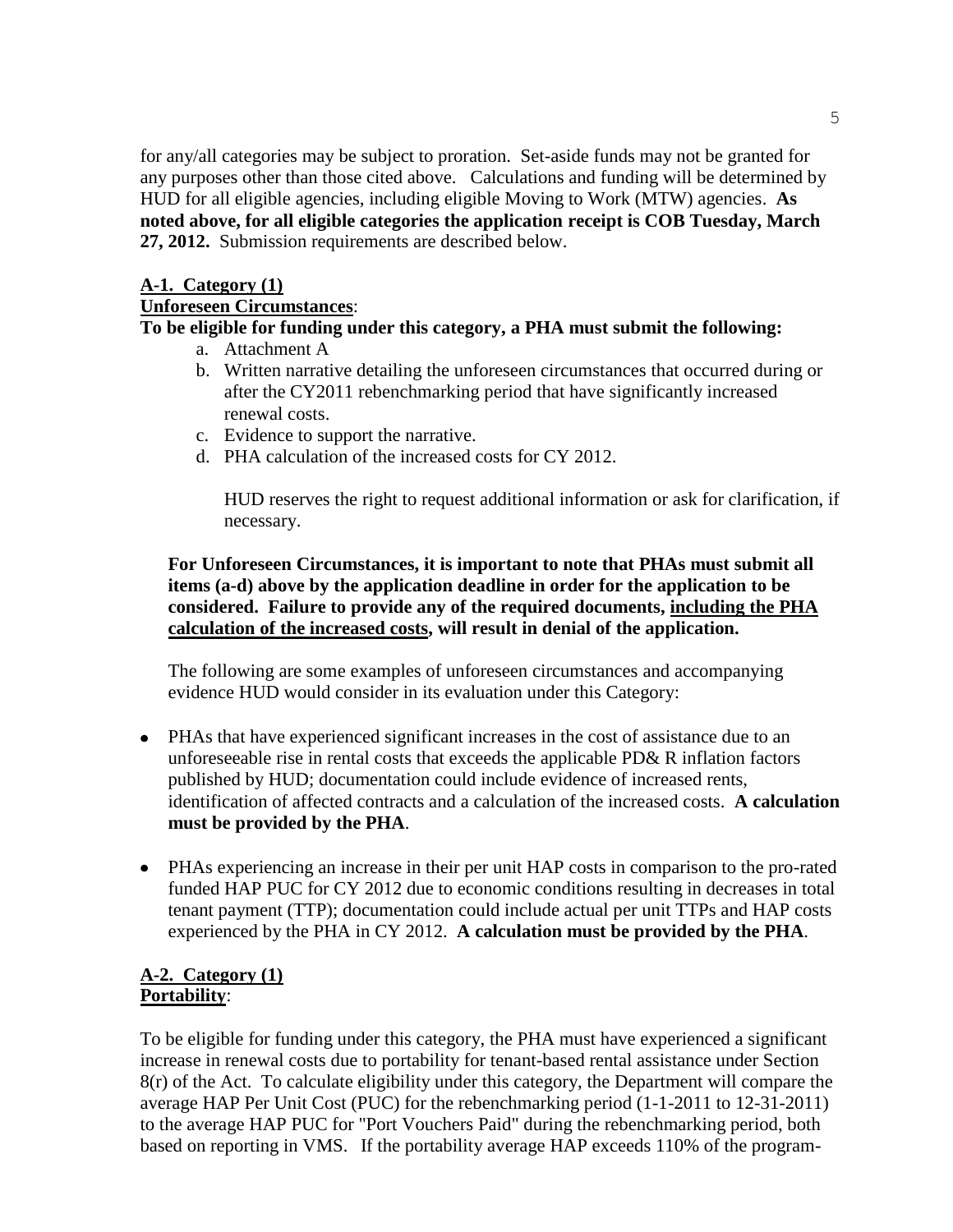wide average HAP PUC for the rebenchmarking period, the PHA will be eligible for setaside funding. The difference between the portability average PUC and 110 percent of the program-wide average PUC will be multiplied by the total unit months leased for the "Port" Vouchers Paid" reported in VMS during the rebenchmarking period to determine funding eligibility. The Department will calculate eligibility under this category; therefore, **no additional documentation will be required or accepted other than Attachment A, which must be completed, signed and submitted by the deadline date.**

### **B. Category (2)**

#### **Project-based Vouchers**:

To be eligible for funding under this category, a PHA must show that vouchers were not in use during the CY 2011 rebenchmarking period in order to be available to meet a commitment for project-based voucher assistance under section 8(o)(13) of the Act. Adjustments will apply only to vouchers withheld pursuant to a project-based voucher commitment for newly constructed or rehabilitated housing. Adjustments **will not** apply to existing housing as there is no waiting period for existing housing project-based voucher commitments; therefore, there is no need to withhold vouchers. Adjustments will not be made under any circumstances for those units under an AHAP commitment that, when added to units under lease for CY 2011, exceed the PHA's baseline units under ACC for CY 2011. (The PHA would not have been able to lease those shelved vouchers during CY 2011 due to the restriction on over-leasing.)

For each project-based voucher commitment for which a request is being made under this category, the PHA must provide an executed Agreement to Enter into a HAP Contract (AHAP), in its entirety, **including all exhibits**. If the Housing Assistance Payments (HAP) Contract has been executed by the time of the submission of this request for adjustment, the executed HAP Contract, in its entirety, **including all exhibits**, must also be submitted. If the HAP Contract has not been executed, the PHA must state that the HAP Contract has not yet been executed. **These documents, along with the completed and signed Attachment A, and the completed and signed Attachment B (for every project based commitment) must be submitted by the deadline date.**

#### **C. Category (3)**

# **HUD-VASH**:

To be eligible for funding under this category the PHA must demonstrate a need for funding as indicated below:

PHAs whose program-wide funded CY2012 HAP PUC is less than their current VASH HAP PUC based on their latest VASH HAP expenses in CY 2012. The PHA must provide a calculation of the need and documentation of the latest VASH HAP PUC in CY2012. **The documentation and calculation, along with the completed and signed Attachment A, must be submitted by the deadline date.**

**D. Category (4) Incremental tenant-based assistance for Disaster Voucher Program and Disaster Housing Assistance Program for Hurricanes Ike/Gustav for eligible families currently assisted.**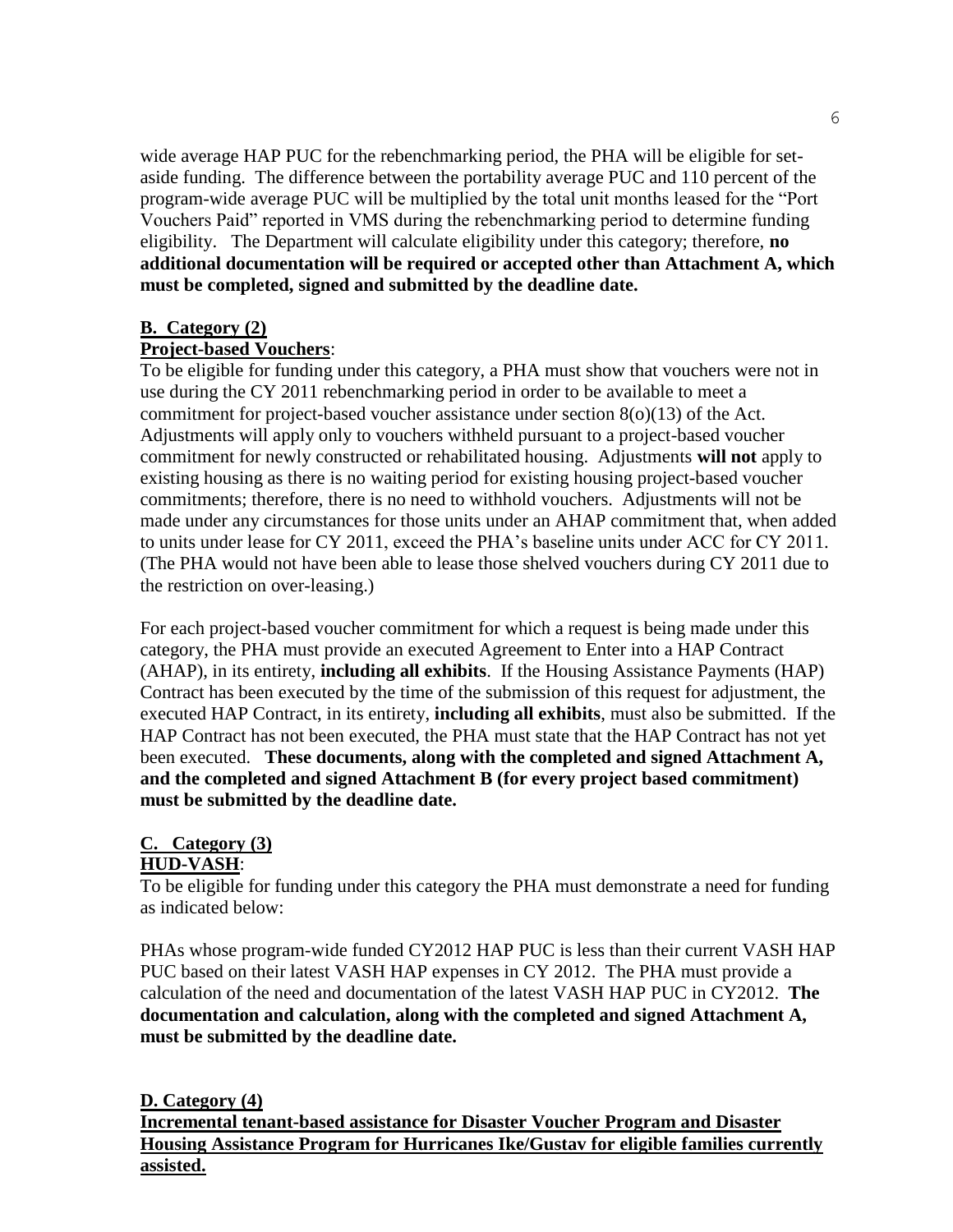To be eligible for funding under this category the PHA must be providing assistance to the identified disaster households for months in CY 2012 after the termination of the disaster housing assistance funding. **Potentially eligible PHAs have been notified, under separate cover, of the application procedures for this category, therefore; no additional information or documentation is required under this Notice.** 

Documentation requirements for each category are provided below. PHAs are advised to provide all applicable supporting documentation along with the completed/signed Attachment A and Attachment B, where applicable, by the deadline date established in the Submission Requirements section. (Note: If applying for more than one category, only one Attachment A is required.)

Quick Reference Chart for Set-Aside Funds

| Category                     | PHAs must submit                                                                                                                                                                                                                                                                                                                                                 |
|------------------------------|------------------------------------------------------------------------------------------------------------------------------------------------------------------------------------------------------------------------------------------------------------------------------------------------------------------------------------------------------------------|
| (1) Unforeseen Circumstances | Attachment A<br>$\bullet$<br><b>Written Justification</b><br>Evidence to support justification<br>$\bullet$<br>PHA calculation of the increased costs<br>Failure to provide the items<br>identified above, including the PHA<br>calculation of increased costs, WILL<br>result in a rejection of the PHA's<br>application for Unforeseen<br><b>Circumstances</b> |
| (1) Portability              | Attachment A<br>$\bullet$                                                                                                                                                                                                                                                                                                                                        |
| $(2)$ PBV                    | Attachment A<br><b>Attachment B</b><br><b>Executed AHAPs</b><br>Executed HAPs or statement by PHA<br>that none have been executed yet                                                                                                                                                                                                                            |
| (3) HUD-VASH                 | PHAs whose program-wide funded<br>CY2012 HAP PUC is less than their<br>current VASH HAP PUC based on<br>their latest VASH HAP expenses in CY<br>2012 must provide:<br>Attachment A<br>$\bullet$<br>Documentation of the latest VASH<br>HAP PUC from CY2012 in comparison<br>to the CY2012 Funded HAP PUC<br>A calculation of the amount being<br>requested       |
| (4) Incremental Tenant-Based | <b>Potentially eligible PHAs have been</b>                                                                                                                                                                                                                                                                                                                       |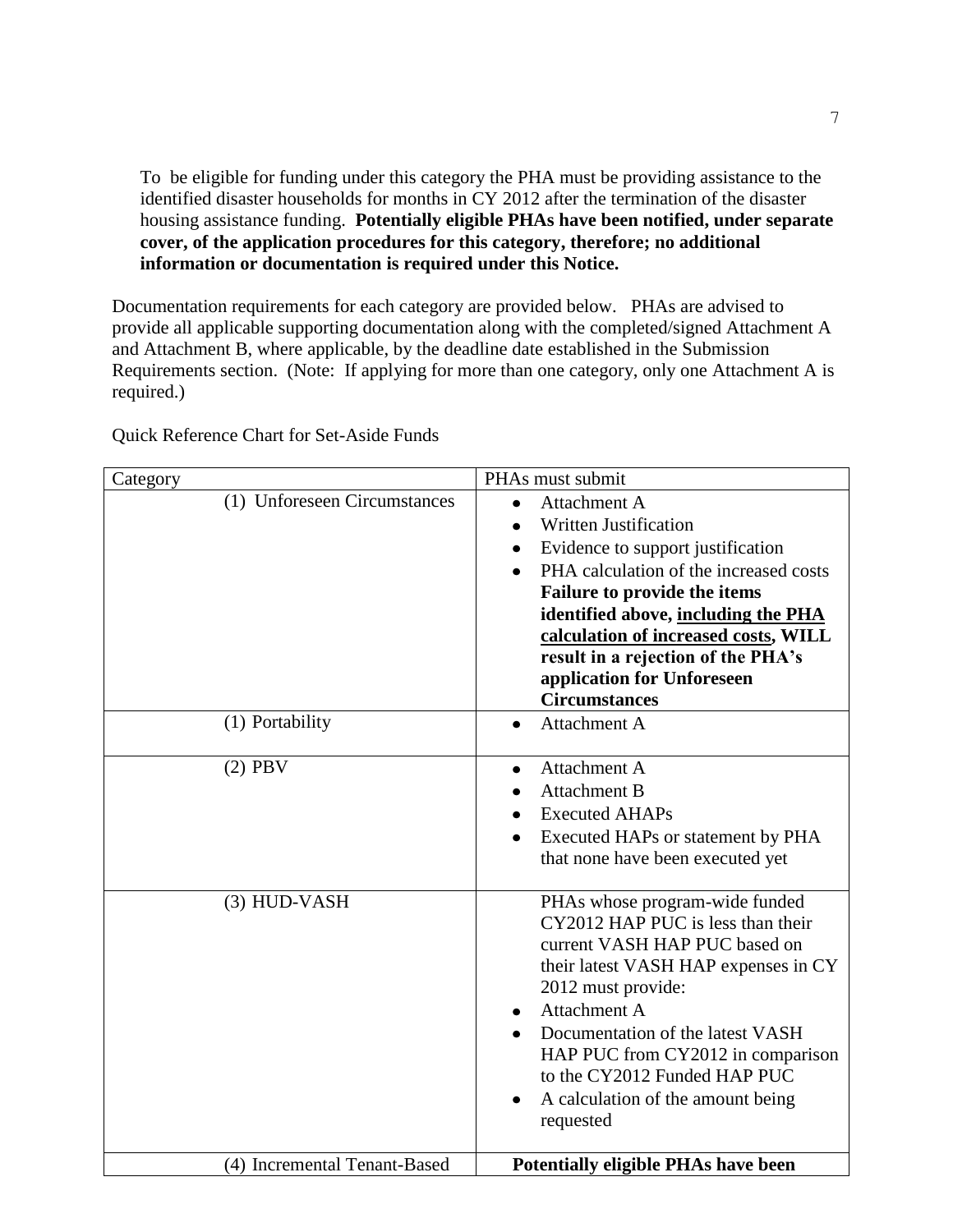| assistance for DVP/DHAP<br>eligible currently assisted<br>families | notified, under separate cover, of the<br>application procedures for this category,<br>therefore; no additional information or<br>documentation is required under this<br><b>Notice</b> |
|--------------------------------------------------------------------|-----------------------------------------------------------------------------------------------------------------------------------------------------------------------------------------|
|--------------------------------------------------------------------|-----------------------------------------------------------------------------------------------------------------------------------------------------------------------------------------|

## **Submission Requirements**:

To be eligible for consideration of funds under category (1) (2), and/or (3) , the PHA must complete and submit Attachment A to this Notice - Application for the \$103 million set-aside, **along with the required documentation, including the PHA calculation of increased costs (for the Unforeseen Circumstances category**). For Category (2) only, PHAs must also submit Attachment B to this Notice. Please mark the applicable category (1), (2), and/or (3); provide the documentation identified on Attachment A; ensure signature by the appropriate PHA official; and submit the request to the Department at the address below:

> **U.S. Department of Housing and Urban Development Office of Housing Voucher Programs Attn: Miguel A. Fontanez, Director, Financial Management Division Room 4222 451 7th Street, S.W. Washington, DC 20410**

# **The PHA's request must be received at the above address no later than close of business (5:00 p.m. EDT), Tuesday, March 27, 2012.**

It is recommended that requests be sent using overnight mail (USPS Express Mail, UPS, Fed Ex, DHL, etc.) that requires signature upon delivery. Hand-delivered or standard delivery mail will be accepted; however, it is important to note that non-expedited mail (including Priority Mail from the Postal Service) has no guaranteed delivery time and is subject to the Department's security screening, which can delay delivery. Requests will only be accepted at the above location; requests delivered to other locations **will not** be accepted.Requests not received on time **will not** be processed. Faxes and electronic submissions **will not** be accepted.

**4. Tenant Protection Vouchers**. HUD may only provide replacement vouchers for **those** units that were occupied within the previous 24 months that cease to be available as public housing or assisted housing, subject to the availability of funds (See Appendix A for Appropriations text). HUD may reduce the amount of funding in the funding allocation if the PHA has excessive NRA or HAP Reserves available to use to support some of the units.

A) Housing Conversion Actions. The administering PHA is eligible to receive vouchers for the number of units covered by the Housing Conversion Action that were occupied by an assisted family at any time within the 24 months prior to the eligibility event as determined by HUD's Office of Multifamily Housing. The eligibility event for each category of Housing Conversion Action is as follows: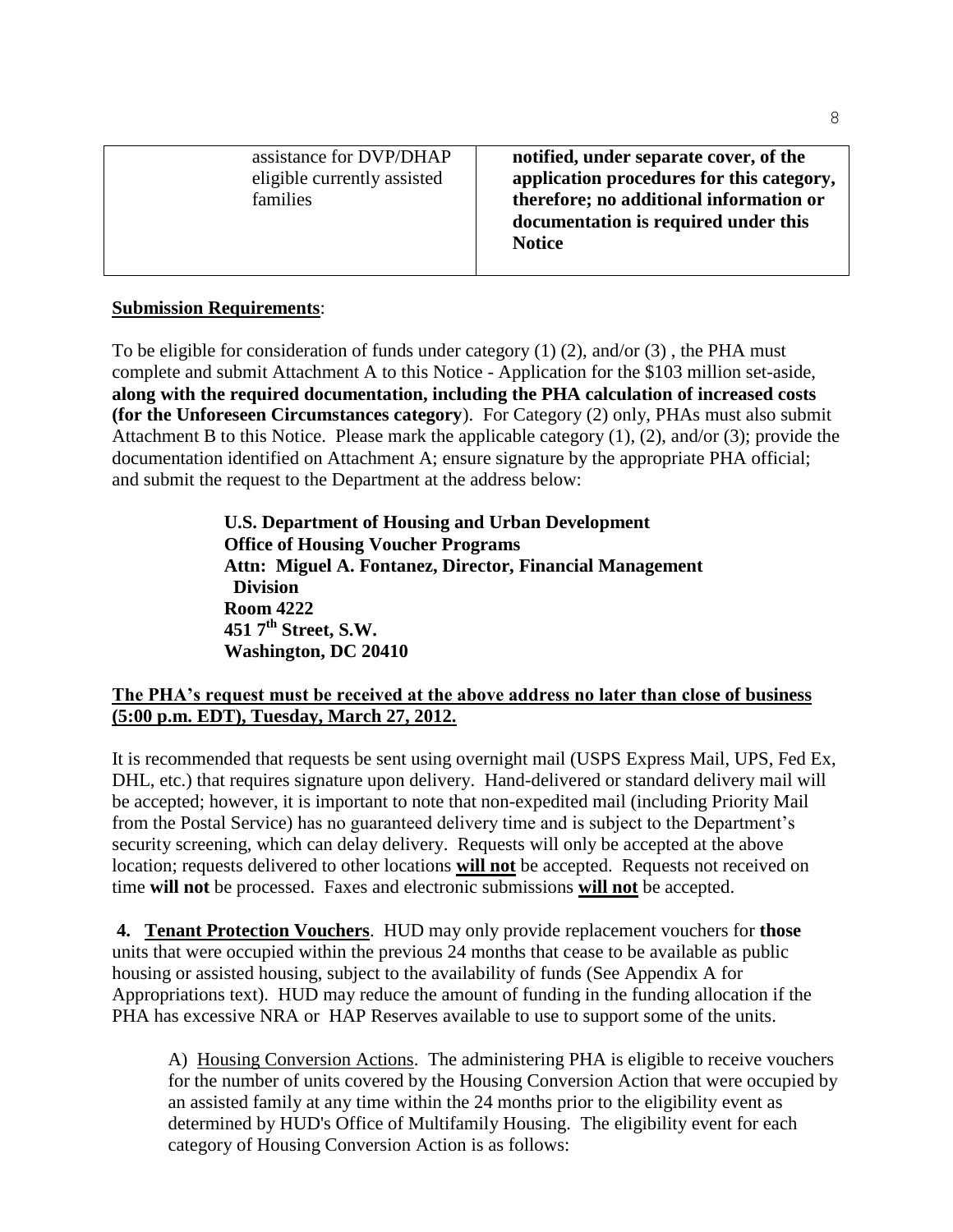- (1) Prepayments: The effective date of the prepayment of the mortgage or the voluntary termination of the mortgage insurance.
- (2) Opt-outs: The effective date of the expiration of the project-based contract.
- (3) Terminations: The effective date of the contract termination.

B) Public Housing Demolition/Disposition and Conversion. PHAs are eligible to receive vouchers for the number of units that:

(1) will cease to be available as public housing as a result of the approved demolition, disposition, or conversion action, and

(2) were occupied by a public housing resident within the 24 months prior to the date of HUD approval of the PHA demolition/disposition application, or the HOPE VI revitalization plan or conversion plan that contains the demolition or disposition approval, as applicable.

C) Moderate Rehabilitation (MR) and Single Room Occupancy (SRO) Replacements. PHAs are eligible to receive vouchers for the number of units occupied within 24 months prior to the expiration of the MR or SRO contract or the MR or SRO contract termination.

D) The 2012 Act provides that up to \$10 million may be available to provide tenant protection assistance, not otherwise provided under the 2012 Act, to residents residing in low-vacancy area and who may have to pay rents greater than 30 percent of household income, as the result of (1) maturity of a HUD-insured, HUD held or Section 202 loan that requires permission of the Secretary prior to loan prepayment; (2) the expiration of a rental assistance contract for which the tenants are not eligible for enhanced voucher or tenant protection assistance under existing law; or (3) the expiration of affordability restrictions accompanying a mortgage or preservation program administered by the Secretary. This proviso further provides that such tenant protection assistance made available under the previous proviso may be provided under the authority of section 8(t) or section 8(o)(13) of the United States Housing Act of 1937 (42 U.S.C.H. R. 2112—127 1437f(t)). The Department will issue further information related to this provision within 120 days of enactment of the 2012 Act.

#### **5. Funding for Administrative Costs**.

The 2012 Act provides **\$1,350,000,000** for administrative fees to PHAs administering the voucher program (See Appendix A for Appropriations text). Of the appropriated amount, approximately **\$1,340,000,000** will be available for ongoing administrative fees and fees for new vouchers and approximately **\$10,000,000** will be made available to allocate to PHAs that need additional funds to administer their section 8 programs.

**A) Ongoing Administrative Fees and Administrative Fees for** N**ew Vouchers.**  Ongoing administrative fees and administrative fees for new vouchers will be paid based on leasing. These administrative fees will be calculated for CY 2012 as provided

for by section 8 (q) of the United States Housing Act (and related Appropriation Act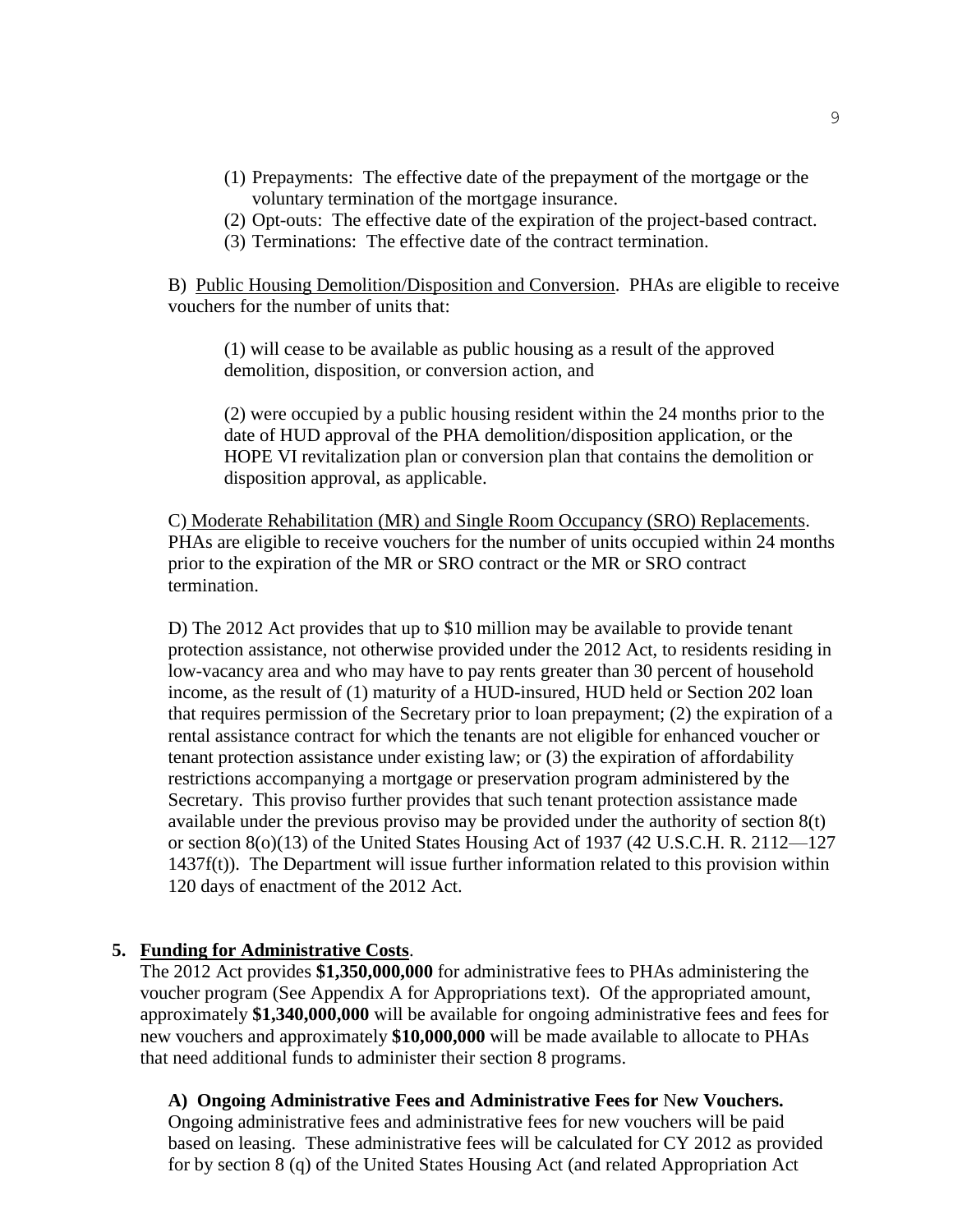provisions) as in effect immediately before the enactment of the Quality Housing and Work Responsibility Act (QHWRA) of 1998 (Public Law 105-276). Under this calculation, PHAs will be paid a fee for each voucher that is under HAP contract as of the first day of each month. Administrative fees for new incremental vouchers will also be paid based on leasing.

Please note that beginning in CY 2010, HUD no longer provided a lower administrative fee for PHA owned units. A PHA earns the same amount of administrative fee for a PHA owned unit as it does for a non-PHA owned unit.

### **1) Pro-ration and Reconciliation of Administrative Fees:**

HUD has developed and posted administrative fee rates for each PHA to enable PHAs to calculate potential fee eligibility. Fee rates will be posted during the month of February, 2012 in the HCV website: http://www.hud.gov/offices/pih/programs/hcv/.

HUD advances administrative fees to PHAs on a monthly basis prior to receiving actual leasing data from PHAs in VMS. Each PHA's administrative fee eligibility will be reconciled every month based on actual reported leasing by either increasing or offsetting the amount of subsequent administrative fee payment. A final reconciliation is completed after the December 2012 leasing data is reported in VMS.

HUD compares each month's national eligibility for administrative fees to the appropriated amount available for ongoing administrative fees. HUD then prorates the administrative fees (and consequently the monthly disbursements) based on reported leasing to the extent necessary not to exceed the amount appropriated for ongoing administrative fees for CY 2012.

PHAs have received administrative fee advances for the early months of CY 2012 which are subject to reconciliation. Based on the Appropriations, PHAs should assume that the amounts advanced in the early months of the year will exceed the final earnings for those months.

### **2) Blended Rate Administrative Fees and Higher Administrative Fee Rates:**

**PHAs may request either a blended administrative fee rate or a higher administrative fee rate if eligible under the circumstances as described below for each category:**

**(a) Blended Rate Administrative Fees**: PHAs serving multiple administrative fee areas may, in lieu of the fee determined for their agency, request a blended rate based on the actual location of their assisted units. PHAs must submit the request to the Financial Management Division, Housing Choice Voucher Program, in writing to the address cited in Section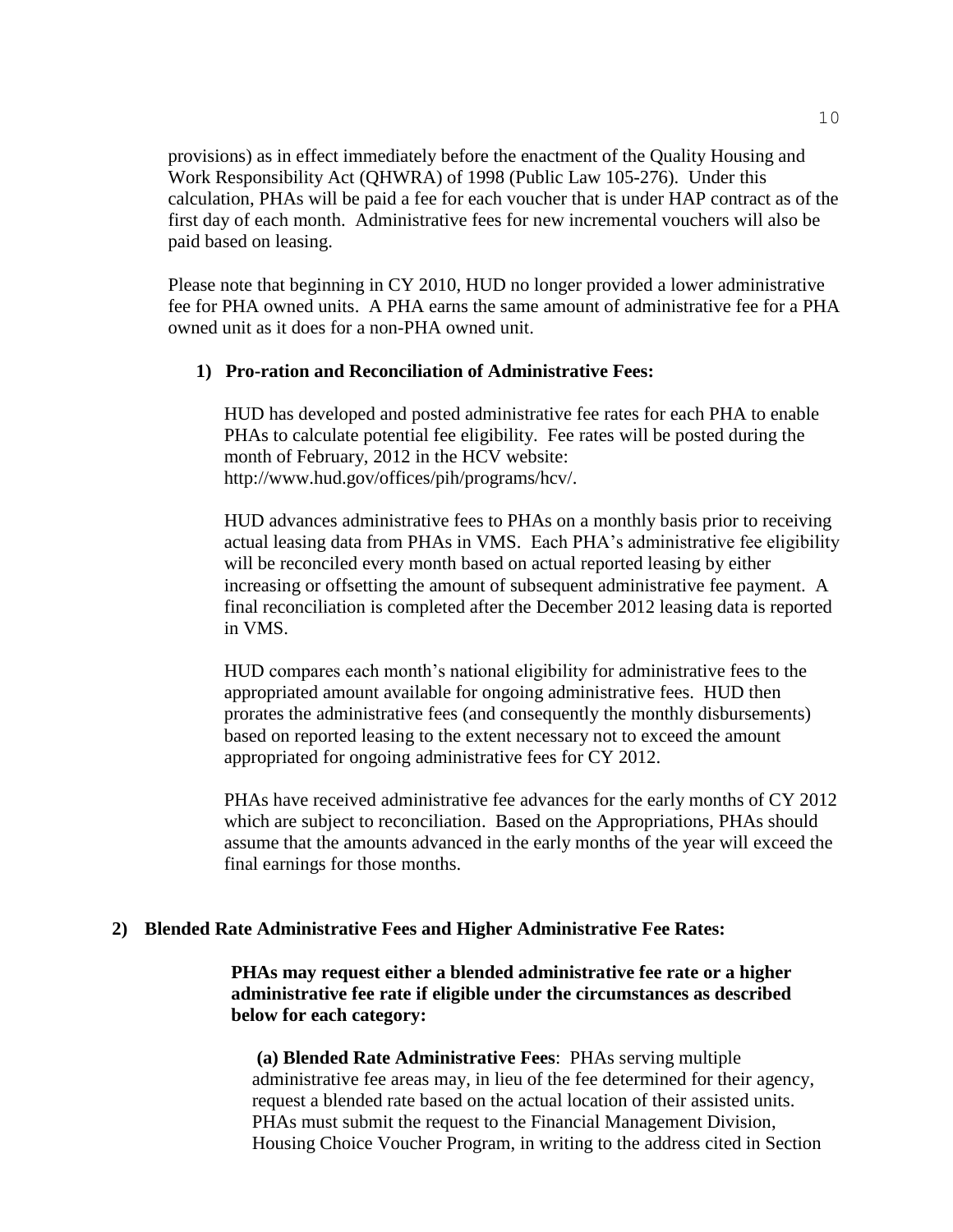3b no later than close of business **Tuesday, March 13, 2012**, if they are requesting a blended rate. The blended rate will be used for the entire CY.

**(b) Higher Administrative Fee Rates:** A PHA that operates over a large geographic area, defined as multiple counties, may request higher administrative fees. To request higher fees, an agency must submit the following financial documentation to the PHA's assigned FA at the FMC:

- Actual UNA balance as of December 31, 2011;
- Actual administrative costs for the HCV program for CY 2011, in sufficient detail for HUD review;
- The PHA's CY 2012 HCV program administrative budget for the voucher program, identifying anticipated reasonable and necessary administrative costs, broken out in sufficient detail to allow for review (positions and salaries, detailed travel costs, overhead and pro-rations, etc). There is no HUD form, nor a mandated format, for this budget;
- If both the unit month and budget authority utilization in CY 2011 were below 95 percent of available for renewal units, a statement as to why this occurred;
- An explanation for any withdrawals from the UNA account at the end of CY 2006, CY 2007, CY 2008, CY2009, CY2010 or during CY 2011, or a statement that none were made;
- An explanation as to why the projected CY 2012 administrative fees are insufficient to cover program operating costs;
- Certification by the chief executive of the PHA that the data is accurate.

In order to request a higher administrative fee rate, PHAs must provide the above information to their assigned Financial Analyst (FA), Financial Management Center (FMC), no later than close of business **Tuesday, March 13, 2012**.

An approved higher administrative fee rate will apply only to CY 2012. At the end of the year the PHA will be required to submit evidence to the FMC of actual costs, to enable HUD to determine if the entire approved increase was needed; excess funds will be recaptured by HUD.

**B) Special Fees.** As stated above, HUD will make approximately **\$10,000,000** available to allocate to PHAs that need additional funds to administer their section 8 programs. These funds may be provided for the following purposes:

• Homeownership Fees: HUD will provide the \$500 special fee for a family participating in the Voucher Homeownership, Section 8 Family Self Sufficiency, or a Section 8 MTW homeownership program. Fees are paid to the PHA administering the voucher after the homebuyers closing is reported in PIC and a closing date is provided to the Department.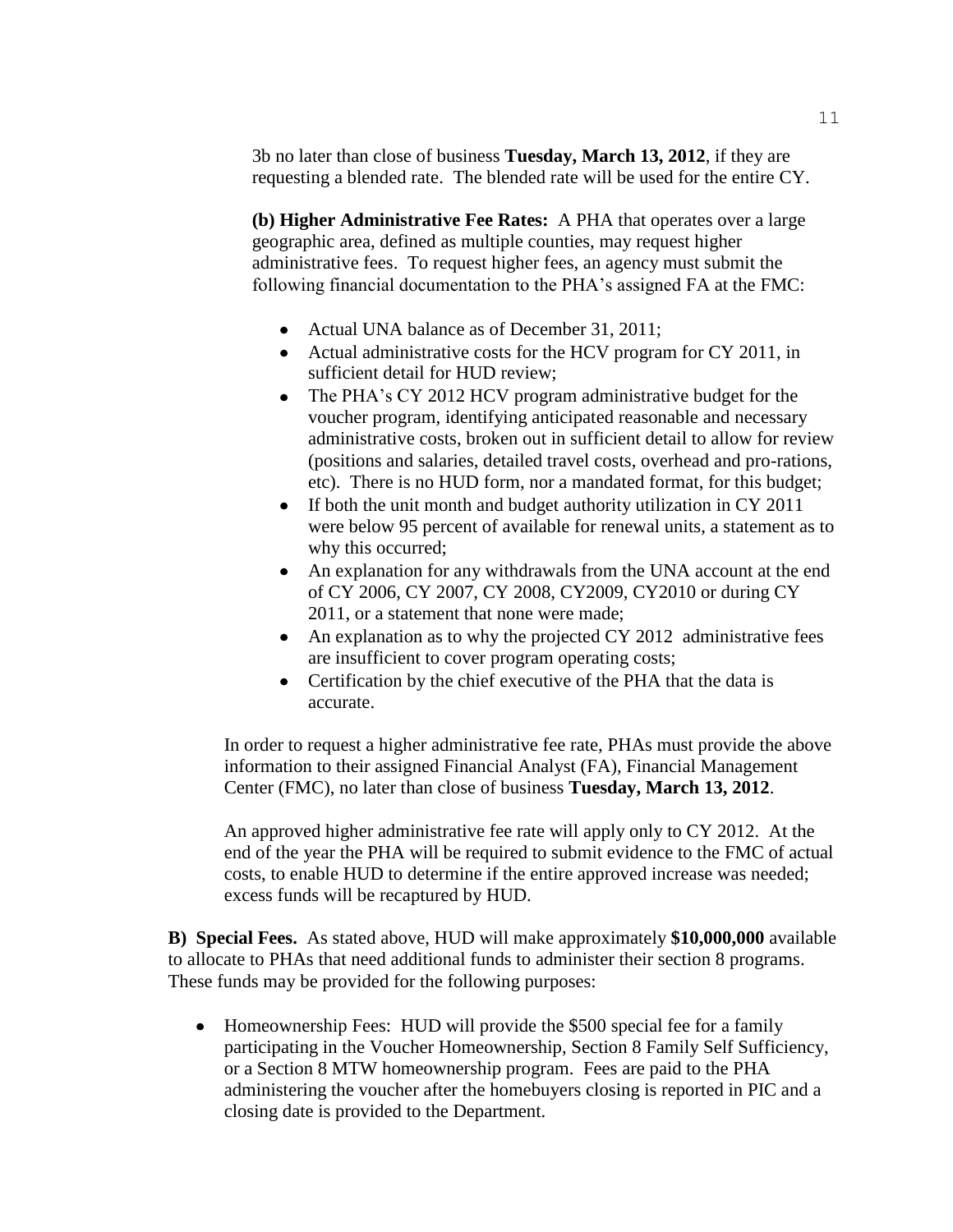- $\bullet$ Special Fees for Multifamily Housing Conversion Actions: A special (one-time) fee of \$200 will be provided for each unit **occupied** on the date of the eligibility event, for multifamily housing conversions only.
- Funding to assist PHAs in need of additional funds to administer their HCV program (e.g., PHAs impacted by a natural disaster).

## **C) Uses of Administrative Fees.**

- i. Administrative Fees. Administrative fees may only be used to cover costs incurred to perform PHA administrative responsibilities for the HCV program in accordance with HUD regulations and requirements.
- ii. UNA (formerly known as "administrative fee reserve"). Any administrative fees from 2012 funding (as well as 2004, 2005, 2006, 2007, 2008, 2009 , 2010 and 2011 funding) that are subsequently moved into the UNA Account at the PHA's fiscal year end must only be used for activities related to the provision of tenantbased rental assistance authorized under section 8, including related development activities. Examples of related development activities include, but are not limited to, unit modification for accessibility purposes and development of project-based voucher units. If a PHA has not adequately administered its HCV program, HUD may prohibit use of funds in the UNA Account and may direct the PHA to use funds in that account to improve administration of the program, for HCV HAP expenses, or to reimburse ineligible expenses in accordance with the regulation at 24 CFR 982.155(b)(3).
- **6. Family Self-Sufficiency (FSS)**. The 2012 Act provides that **\$60,000,000** shall be made available for FSS coordinators under section 23 of the Act. A Notice of Funding Availability (NOFA) will be published during 2012 that will provide the eligibility criteria and application requirements for these funds.

# **7. Veterans Affairs Supportive Housing (VASH) and Other Special Purpose Vouchers (SPVs)**.

**A) VASH Funding.** The 2012 Act provides funding for new incremental vouchers for the VASH program in the amount of **\$75,000,000**. As provided by the FY 2012 Act, the Department of Veterans Affairs (VA) will first identify VA Medical Centers (VAMCs) to participate in VASH. In selecting sites, the VA will take into account factors such as the population of homeless veterans needing services, the number of homeless veterans recently served by the homeless programs at each VAMC, geographic distribution and the VA's case management resources. Once the VA has selected the VAMCs, HUD will identify a PHA to partner with each site taking into account location and administrative performance of the PHA. These PHAs will then be invited by HUD to apply for FY 2012 VASH vouchers that will be administered in partnership with their local VASH VAMC.

**B) SPV Renewal Funding.** The 2012 Act provides for renewal funding of vouchers, including SPVs. Renewal funding of SPVs is included in the PHA's main HCV renewal increment. See Section 3a of this Notice for additional information on how renewal funding is calculated.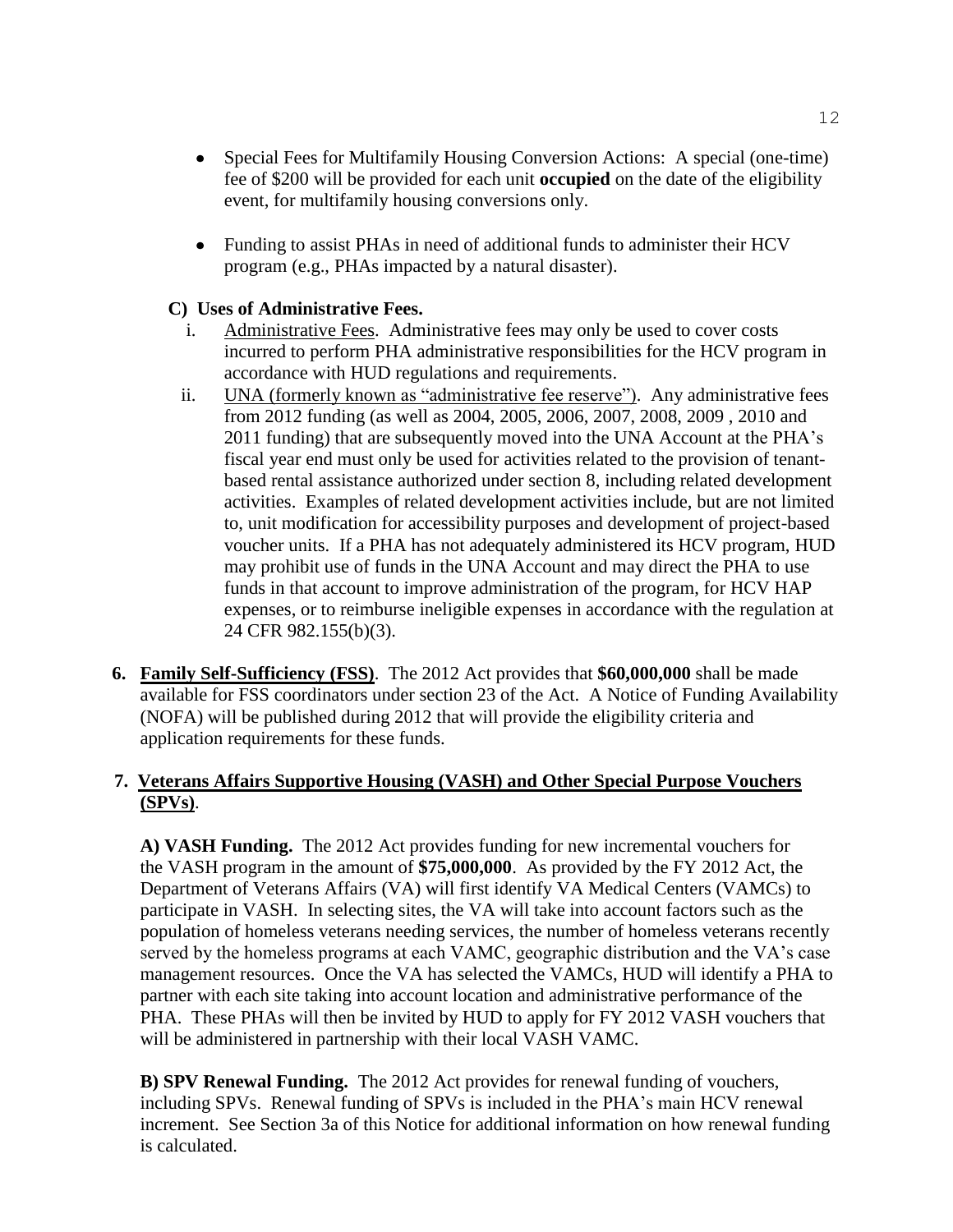**C) SPV Turnover.** PHAs are reminded that they are required to fully lease their SPV allocations and may only re-issue turnover SPVs to the same targeted population.

1) **VASH**: PHAs are reminded that, upon turnover, all VASH vouchers awarded since 2008 must continue to serve homeless veterans, as required by every Appropriations Act since 2008. For more information on leasing and reporting requirements for HUD-VASH, see Notice PIH 2011-53.

2) **Family Unification Program (FUP):** The Consolidated Appropriations Act, 2008 (Public Law 110- 161) provides that amounts made available under the Act or previous Appropriations Acts for tenant-based assistance under the Family Unification Program shall, *to the extent practicable*, remain available for FUP-eligible families or youths upon turnover. "To the extent practicable" means that the FUP vouchers must be issued to a FUP-eligible family or youth upon turnover unless the voucher has already been reissued to regular Housing Choice Voucher (HCV) participants, meaning that these vouchers have already lost their FUP identity; the PHA no longer has a valid Memorandum of Understanding (MOU) or an existing relationship with the PCWA; or if efforts to identify potentially eligible FUP families or youths have yielded no eligible applicants. For more information, see PIH Notice 2011-52. In 2009 and subsequent appropriations, this standard changed. The Consolidated Appropriations Act, 2009 (Public Law 111-8) and subsequent Appropriations provide that assistance made available under the Act shall continue to remain available for family unification upon turnover (regardless of practicability).

3) **Non-elderly disabled (NED):** Pursuant to the Frank Melville Supportive Housing Investment Act of 2010, all vouchers made available for NED families under Appropriation Acts since fiscal year 1997 shall continue to remain available for NED families upon turnover. This turnover requirement applies to all NED increments awarded since 1997, including the FY 2009 NED Category 1 and Category 2 vouchers, Designated Housing, Certain Developments, One-year Mainstream, and Project Access. PHAs have been notified of their NED baselines in letters from the Financial Management Center to Executive Directors in August, 2011. The NED baseline numbers for each PHA are also available on HUD's NED voucher webpage. See PIH Notice 2011-32 for more information on reestablishing NED vouchers and requirements for turnover and reporting.

**D) Funding Shortfalls After the Initial Funding Year.** PHAs that stop issuing vouchers as a result of a renewal funding shortfall in a given calendar year and who are not serving the required number of SPVs must issue vouchers first to FUP, NED, and HUD- VASH families on its waiting list when it resumes issuing vouchers until the PHA is utilizing its required number of SPVs. The PHA must establish policies in its administrative plan regarding selection among families qualifying for SPVs once the PHA resumes issuing vouchers after a funding shortfall. Should the PHA have to terminate families from its HCV program due to a funding shortfall, HUD-VASH, NED and FUP families that comprise the required number of families served must be last to be terminated. An administrative policy must also address the order of terminating special purpose voucher families should termination be necessary. For more information, see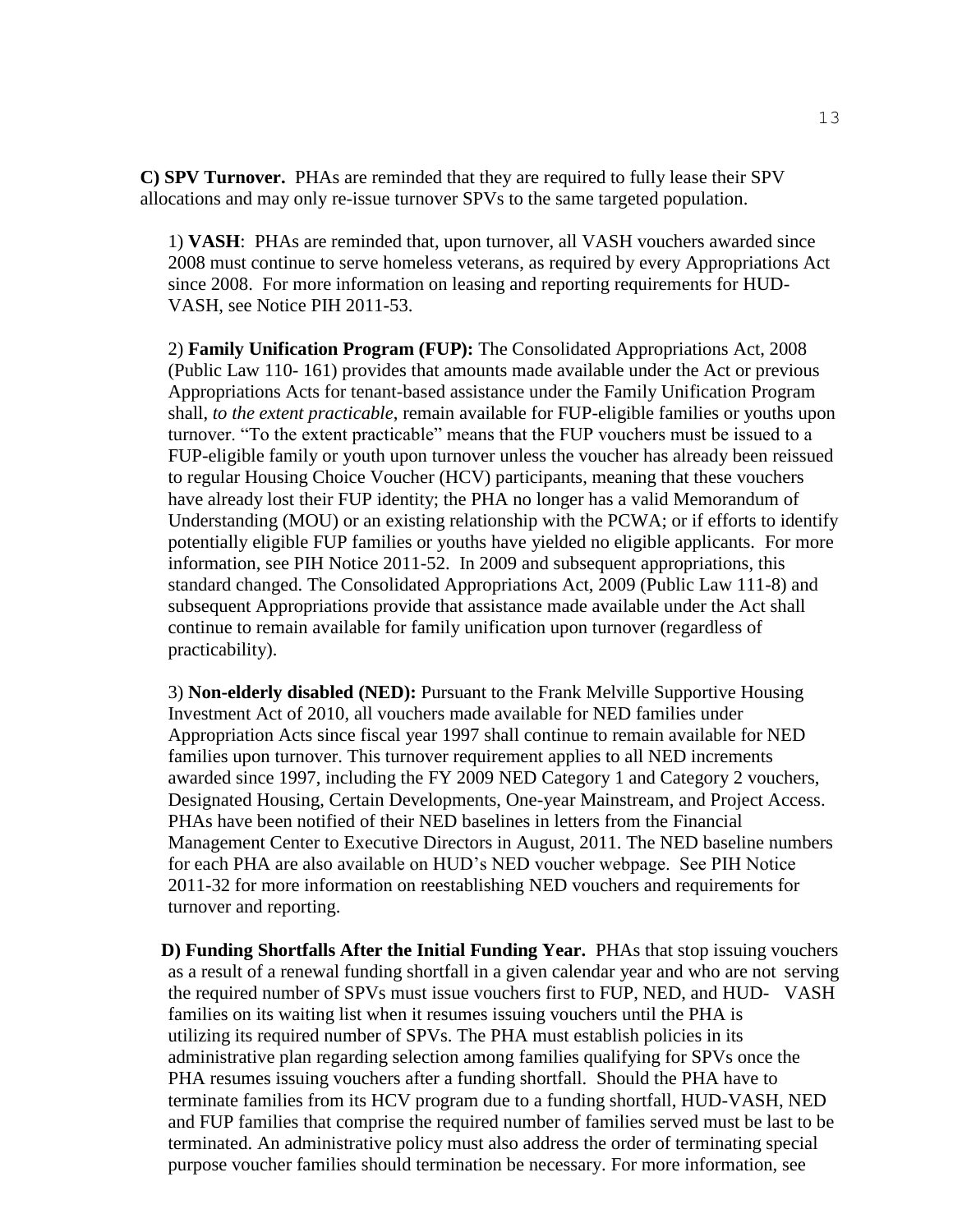PIH 2011-52; PIH 2011-32, and PIH 2011-53. Should the PHA have to terminate families from its HCV program due to a funding shortfall, HUD-VASH, NED and FUP families that comprise the required number of families served must be last to be terminated. An administrative policy must also address the order of terminating special purpose voucher families should termination be necessary. Administrative plans should be amended as soon as practicable.

# **8. PHA Management of HCV Program Utilization and Funding**.

PHAs must manage their programs in a prudent manner to enable them to serve families within their CY 2012 allocations and voucher baselines. PIH Notice 2009-44 provides guidance on cost-savings measures PHAs may take to reduce financial shortfalls in the HCV program.

It is important to note that the 2012 Act continues to strictly prohibit the use of appropriated HAP funds by any PHA, except for PHAs participating in the Moving To Work demonstration, to lease units above their ACC baseline units during any CY, even if the PHA has sufficient Budget Authority (BA) and/or HAP NRA to support the additional units. If a PHA engages in over-leasing, it must identify other sources to pay for the over-leasing, and the PHA must take immediate steps to eliminate any current over-leasing. Renewal funding allocations will not include over-leased units. Over-leased units will be reduced by the average PUC during the re-benchmark period. PHAs must still report all over-leasing in VMS and must also report \$0 HAPs in the appropriate categories in VMS.

In CY 2012, HUD will continue to aggressively monitor utilization to ensure PHAs are complying with the HCV financial and Appropriations Act requirements. Staff in the local HUD field office and FMC is available to assist PHAs with issues related to the HCV program. **PHAs are advised that there is no additional funding to assist PHAs that experience funding shortfalls during CY 2012**.

 **9. Use of HAP and HAP NRA**.PHAs are reminded that funds in the HAP NRA account shall only be used for eligible HAP needs in the current and future CYs. The ACC requires PHAs to use HAP funding to cover rental assistance payments. **HAP and/or HAP NRA shall not under any circumstances be used for any other purpose, such as to cover administrative expenses or be loaned, advanced or transferred (referred to as operating transfers due to/due from) to other component units or other programs such as Low Rent Public Housing**. Use of HAP for any purpose other than eligible HAP needs is a violation of law, and such illegal uses or transfers may result in sanctions and possible declaration of breach of the ACC.

In instances where a PHA is found to have misappropriated HAP and/or HAP NRA funds by using the funds for any purpose other than valid HAP expenses for units up to the baseline, HUD will require the immediate return of the funds to the HAP or HAP NRA account. HUD may take action, including suspension and debarment, against a PHA or any party that has used HAP funds and/or the HAP NRA account for non-HAP purposes.

As described in Notice PIH 2011-67, existing NRA balances currently held by PHAs will be transitioned in CY2012 to the cash management process and the program reserves, via their use in lieu of HUD disbursing additional budget authority. These cash management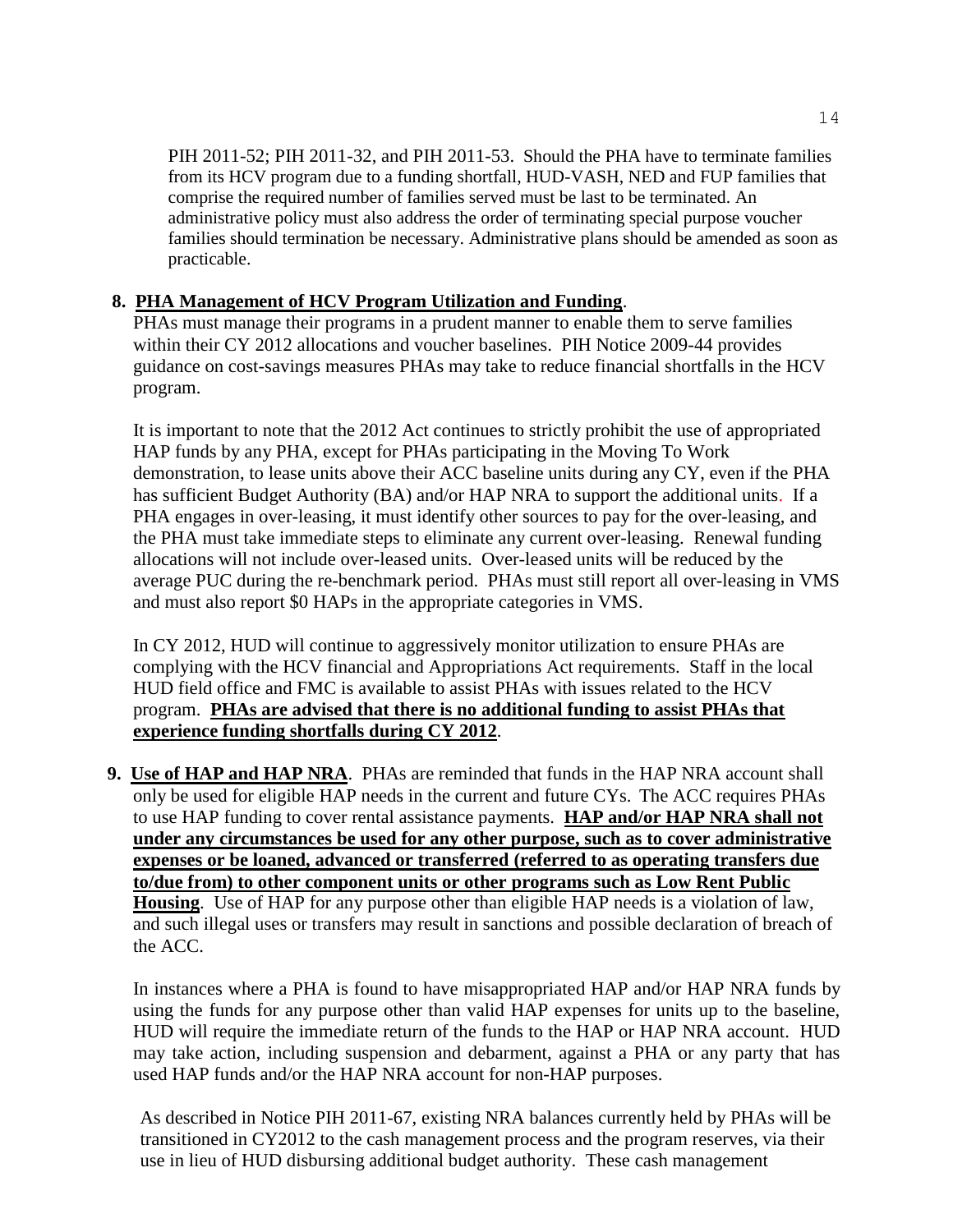procedures and the use of existing NRA balances in lieu of new budget authority will not change the amount of funding to which each PHA is entitled each year; nor does the transition from PHA-held NRA to the PHA reserve being maintained by HUD reduce the PHA's available HAP resources. Funding allocations will continue to be calculated in accordance with the requirements of each year's Appropriations Act. The only change that will occur is that NRA accounts will no longer be maintained by PHAs, and all excess budget authority will be held on behalf of the individual PHAs by HUD in the program reserves, as was the case prior to CY 2005. PHAs will still be able to access their program reserves, for eligible HAP-related needs only whenever necessary by contacting their Financial Analyst at the FMC.

**10. VMS/FASS Reporting and Data Integrity**. The Department will continue to deploy Quality Assurance Division (QAD) teams to conduct on site reviews of PHAs to ensure the integrity of PHA-reported data for the HCV program, as well as to ensure compliance with other program requirements, including over-leasing. It is each PHA's responsibility to retain the appropriate records to support their VMS submissions. VMS data is subject to review by the QAD and subsequent recalculation of funding will occur if a QAD review demonstrates that costs were incorrectly reported, resulting in excess funding. QA staff will also review compliance with rent reasonableness requirements to ensure that owners are receiving rents that do not exceed the rents for comparable unassisted units in the market.

PHAs must continue to submit required financial documents including, but not limited to, monthly VMS and annual FASS electronic submissions. PHAs that do not submit the required data by the reporting deadline may be sanctioned as provided by 24 CFR 982.152(d), and in accordance with the procedures outlined in PIH Notice 2008-09. PHAs that fail to meet the submission requirements may be subject to administrative actions, including but not limited to, an imposition of a penalty against the PHA's monthly administrative fees until the PHA complies with these requirements. This penalty represents a permanent reduction for the current CY that shall not be reversed.

**11. HAP Disbursements and Frontloading**.PHAs will receive monthly disbursements from their budgetary allocations, in accordance with the cash management procedures established in PIH Notice 2011-67. PHAs will be advised before the beginning of each calendar year quarter of the disbursements scheduled for that quarter. PHAs may request a frontload when monthly disbursements and available NRA will not cover expenses for the month or quarter, in an amount not to exceed the budget authority authorized for the CY2012. The frontload request should be sent to the assigned Financial Analyst (FA) at the Financial Management Center (FMC) for review and approval.

### **12. Mainstream 5 Program (MS5):**

Funding for this program historically came from the Section 811 Appropriations. The 2012 Act provides that renewal funding for CY2012 will be provided from the Tenant-Based Rental Assistance Account (TBRA). Mainstream 5 program renewals will not be rebenchmarked during CY2012; these renewals will continue to be calculated based on the same methodology as in previous years. PHAs are required to continue submitting budgets, requisitions and year-end settlement statements for this program to the FMC for review and approval until further notice from HUD.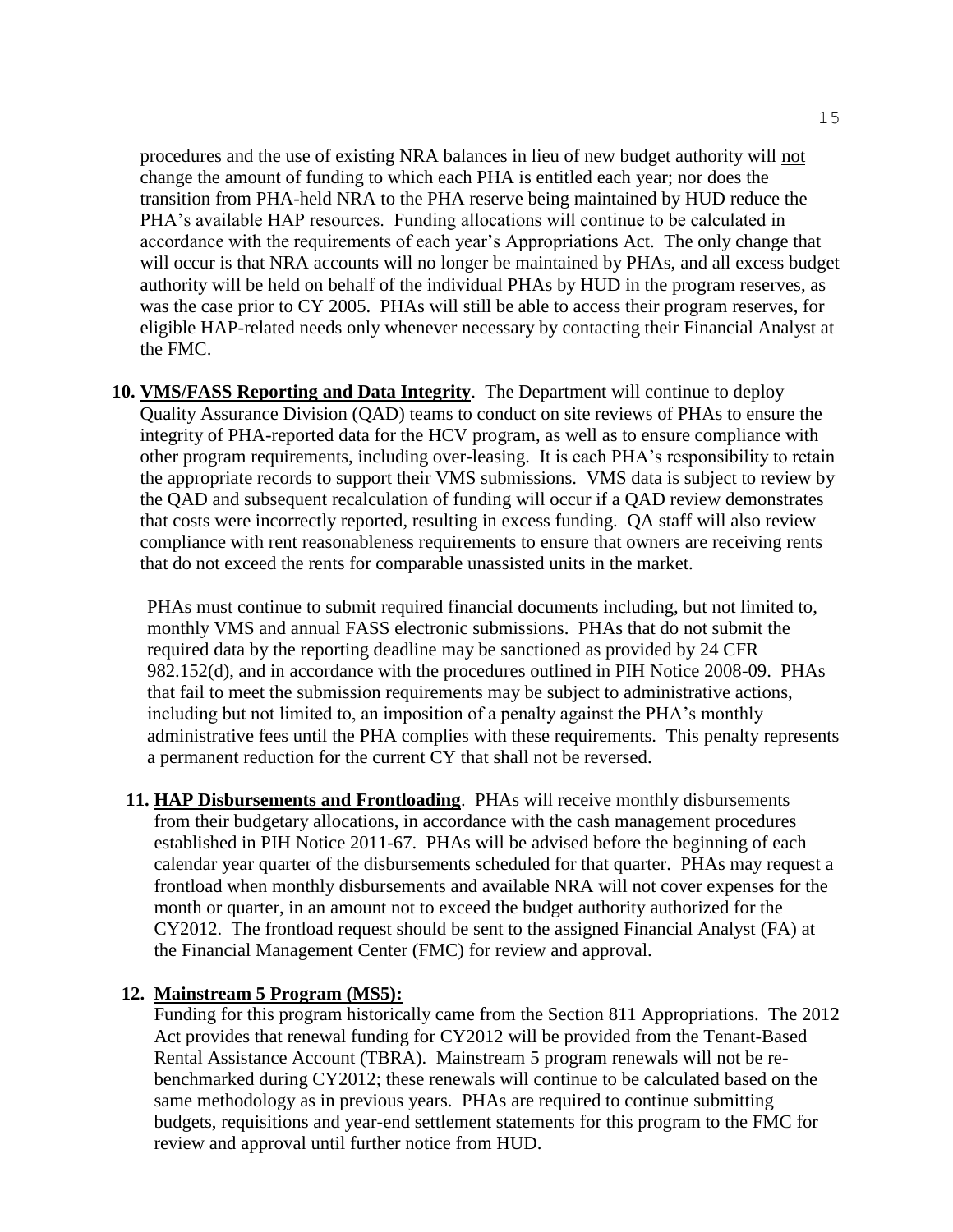- **13. Excluded Programs**. The changes implemented by this Notice do not apply to renewal funding for the Section 8 Moderate Rehabilitation or Single Room Occupancy (SRO) programs.
- 14. MTW. MTW agencies will continue to have their funding determined pursuant to their MTW agreements. HUD is directed by the 2012 Act to again apply the same pro-ration factor to the HCV allocations for MTW agencies as is applied to all other PHAs. Note that MTW agencies may utilize section 8 funds for section 9 purposes in accordance with their agreements.

## **Paperwork Reduction Act**.

The additional information collection requirements contained in this document are approved by the Office of Management and Budget (OMB) under the Paperwork Reduction Act of 1995 (44 U.S.C. 3501-3520). The OMB control number is 2577-0169. In accordance with the Paperwork Reduction Act, HUD may not conduct or sponsor, and a person is not required to respond to, a collection of information unless the collection displays a currently valid OMB control number.

## **Further Information**.

Any questions concerning this Notice should be directed to the Housing Voucher Financial Management Division, Office of Public Housing and Voucher Programs, at (202) 708-2934 (this is not a toll-free number). Persons with hearing or speech impairments may access these numbers via TTY by calling the toll-free Federal Information Relay Service at (800) 877-8339.

/s/

Sandra B. Henriquez, Assistant Secretary for Public and Indian Housing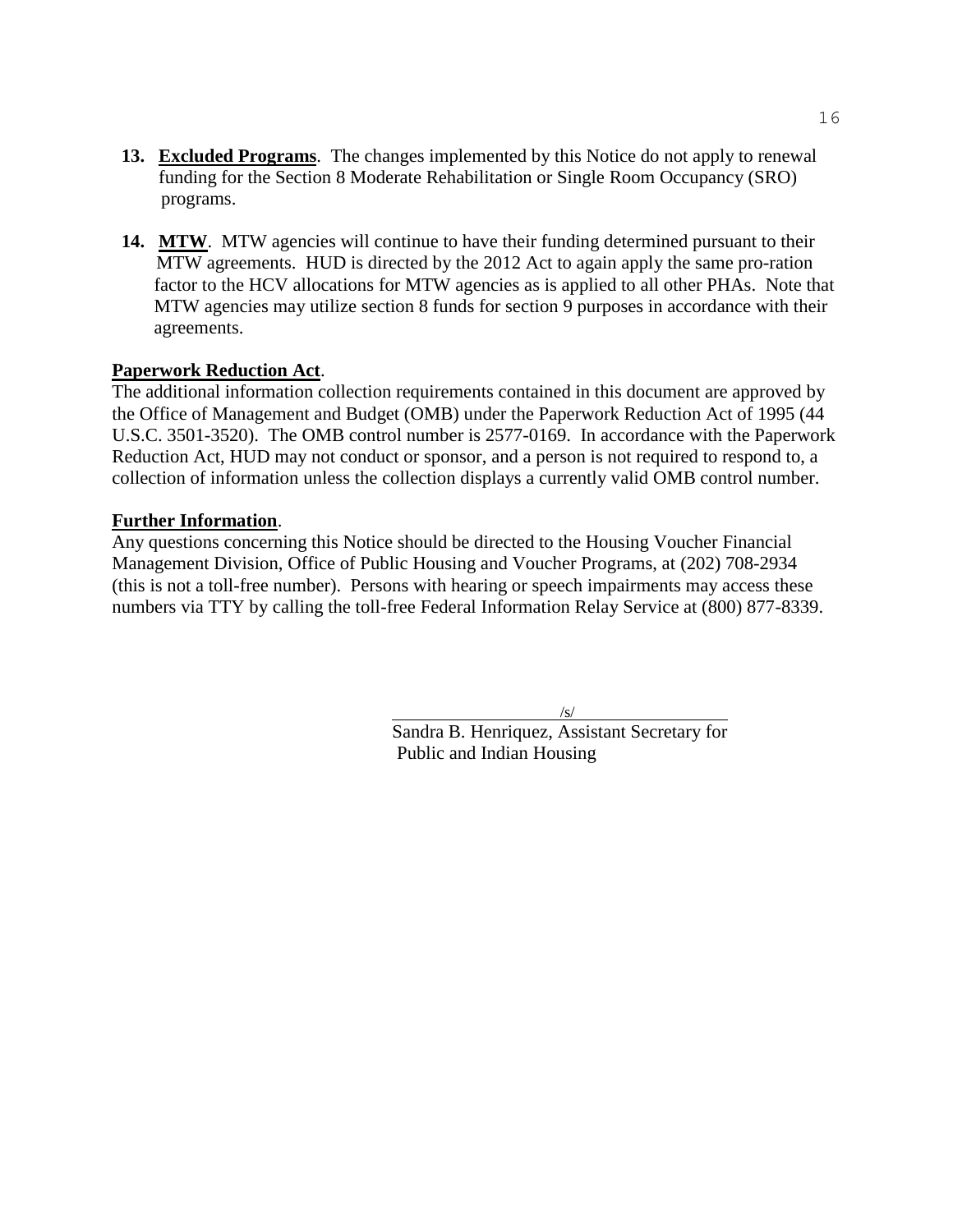#### **Appendix A**

#### **The 2012 Appropriations Act renewal formula provides:**

#### **Tenant Based Rental Assistance:**

For activities and assistance for the provision of tenant-based rental assistance authorized under the United States Housing Act of 1937, as amended  $(42 \text{ U.S.C. } 1437 \text{ et seq.})$  ("the Act" herein), not otherwise provided for, \$14,914,369,000, to remain available until expended, shall be available on October 1, 2011 (in addition to the \$4,000,000,000 previously appropriated under this heading that became available on October 1, 2011), and \$4,000,000,000, to remain available until expended, shall be available on October 1, 2012: *Provided*, That of the amounts made available under this heading are provided as follows:

(1) \$17,242,351,000 shall be available for renewals of expiring section 8 tenant-based annual contributions contracts (including renewals of enhanced vouchers under any provision of law authorizing such assistance under section 8(t) of the Act) and including renewal of other special purpose incremental vouchers: *Provided*, That notwithstanding any other provision of law, from amounts provided under this paragraph and any carryover, the Secretary for the calendar year 2012 funding cycle shall provide renewal funding for each public housing agency based on validated voucher management system (VMS) leasing and cost data for the prior calendar year and by applying an inflation factor as established by the Secretary, by notice published in the Federal Register, and by making any necessary adjustments for the costs associated with the first-time renewal of vouchers under this paragraph including tenant protection and HOPE VI vouchers: *Provided further*, That none of the funds provided under this paragraph may be used to fund a total number of unit months under lease which exceeds a public housing agency's authorized level of units under contract, except for public housing agencies participating in the Moving to Work (MTW) demonstration, which are instead governed by the terms and conditions of their MTW agreements: *Provided further*, That the Secretary shall, to the extent necessary to stay within the amount specified under this paragraph (except as otherwise modified under this Act), pro rate each public housing agency's allocation otherwise established pursuant to this paragraph: *Provided further*, That except as provided in the following provisos, the entire amount specified under this paragraph (except as otherwise modified under this Act) shall be obligated to the public housing agencies based on the allocation and pro rata method described above, and the Secretary shall notify public housing agencies of their annual budget not later than 60 days after enactment of this Act: *Provided further*, That the Secretary may extend the 60-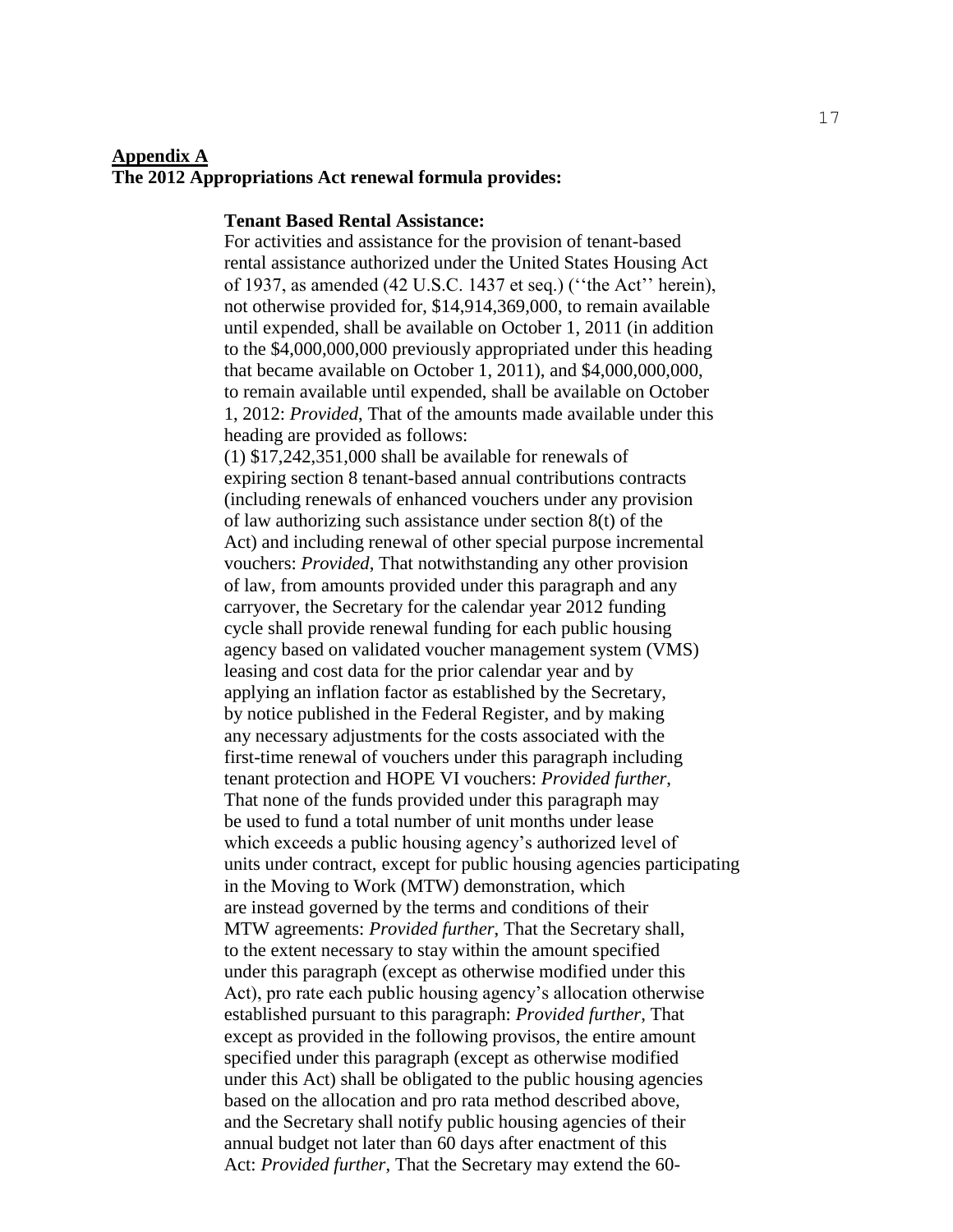day notification period with the prior written approval of the House and Senate Committees on Appropriations: *Provided further*, That public housing agencies participating in the Moving to Work demonstration shall be funded pursuant to their Moving to Work agreements and shall be subject to the same pro rata adjustments under the previous provisos: *Provided further*, That up to \$103,000,000 shall be available only: (1) to adjust the allocations for public housing agencies, after application for an adjustment by a public housing agency that experienced a significant increase, as determined by the Secretary, in renewal costs of tenant-based rental assistance resulting from unforeseen circumstances or from portability under section 8(r) of the Act; (2) for vouchers that were not in use during the 12-month period in order to be available to meet a commitment pursuant to section  $8(0)(13)$  of the Act; (3) for adjustments for costs associated with HUD-Veterans Affairs Supportive Housing (HUD–VASH) vouchers; and (4) for incremental tenant-based assistance for eligible families currently assisted under the Disaster Voucher Program as authorized by Public Law 109–148 under this heading and the Disaster Housing Assistance Program for Hurricanes Ike and Gustav on the condition that such vouchers will not be re-issued when families leave the program: *Provided further,* That the Secretary shall allocate amounts under the previous proviso based on need as determined by the Secretary;

#### **Tenant Protection**:

(2) \$75,000,000 shall be for section 8 rental assistance for relocation and replacement of housing units that are demolished or disposed of pursuant to section 18 of the Act, conversion of section 23 projects to assistance under section 8, the family unification program under section  $8(x)$  of the Act, relocation of witnesses in connection with efforts to combat crime in public and assisted housing pursuant to a request from a law enforcement or prosecution agency, enhanced vouchers under any provision of law authorizing such assistance under section 8(t) of the Act, HOPE VI vouchers, mandatory and voluntary conversions, and tenant protection assistance including replacement and relocation assistance or for project-based assistance to prevent the displacement of unassisted elderly tenants currently residing in section 202 properties financed between 1959 and 1974 that are refinanced pursuant to Public Law 106– 569, as amended, or under the authority as provided under this Act: Provided, That when a public housing development is submitted for demolition or disposition under section 18 of the Act, the Secretary may provide section 8 rental assistance when the units pose an imminent health and safety risk to residents: Provided further, That the Secretary may only provide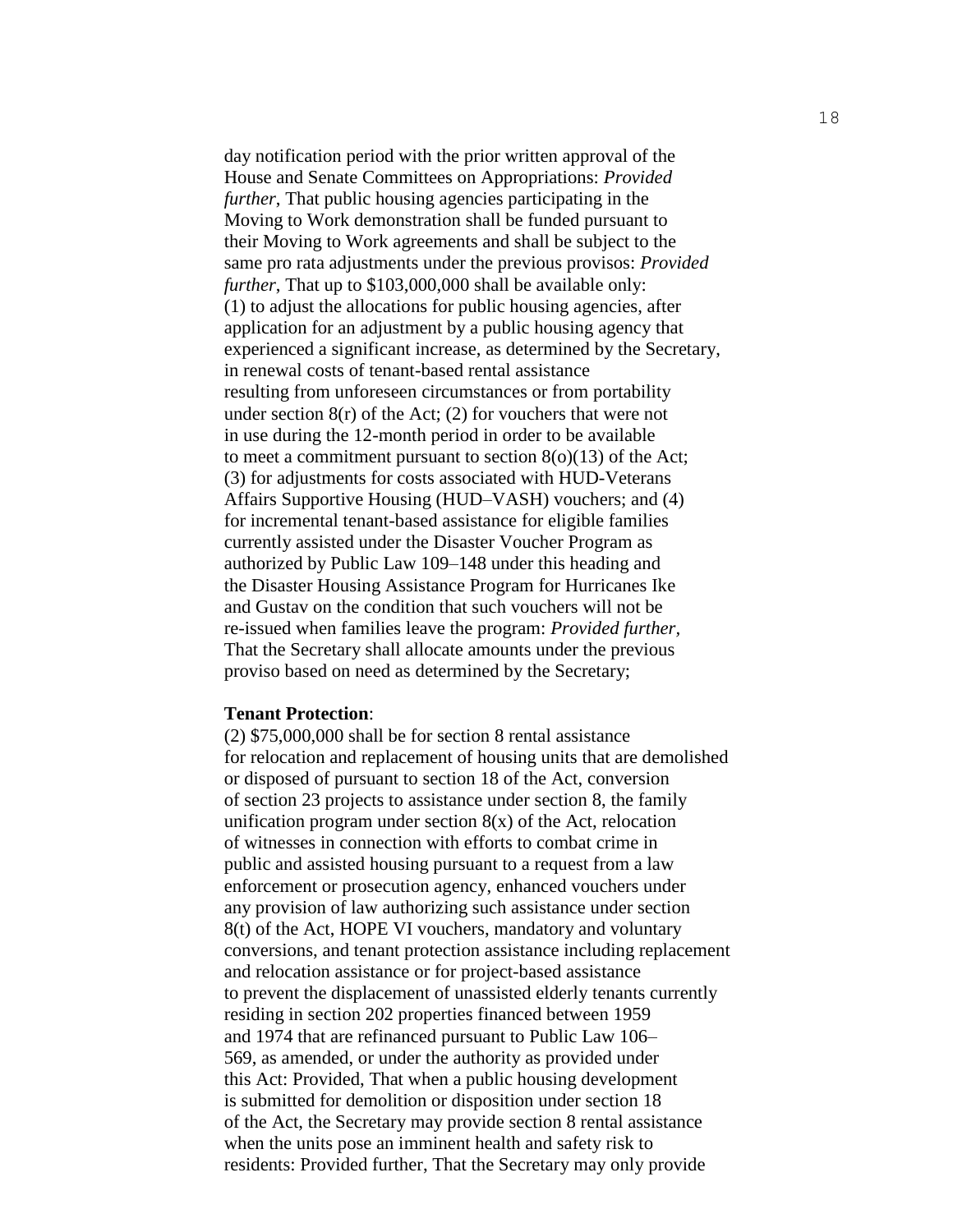replacement vouchers for units that were occupied within the previous 24 months that cease to be available as assisted housing, subject only to the availability of funds: Provided further, That of the amounts made available under this paragraph, \$10,000,000 may be available to provide tenant protection assistance, not otherwise provided under this paragraph, to residents residing in low-vacancy areas and who may have to pay rents greater than 30 percent of household income, as the result of (1) the maturity of a HUD-insured, HUD held or section 202 loan that requires the permission of the Secretary prior to loan prepayment; (2) the expiration of a rental assistance contract for which the tenants are not eligible for enhanced voucher or tenant protection assistance under existing law; or (3) the expiration of affordability restrictions accompanying a mortgage or preservation program administered by the Secretary: Provided further, That such tenant protection assistance made available under the previous proviso may be provided under the authority of section 8(t) or section 8(o)(13) of the United States Housing Act of 1937 (42 U.S.C. H. R. 2112—127

1437f(t)): Provided further, That the Secretary shall issue guidance to implement the previous provisos, including, but not limited to, requirements for defining eligible at-risk households within 120 days of the enactment of this Act;

#### **Administrative Fees:**

(3) \$1,350,000,000 shall be for administrative and other expenses of public housing agencies in administering the section 8 tenant-based rental assistance program, of which up to \$50,000,000 shall be available to the Secretary to allocate to public housing agencies that need additional funds to administer their section 8 programs, including fees associated with section 8 tenant protection rental assistance, the administration of disaster related vouchers, Veterans Affairs Supportive Housing vouchers, and other incremental vouchers: *Provided*, That no less than \$1,300,000,000 of the amount provided in this paragraph shall be allocated to public housing agencies for the calendar year 2012 funding cycle based on section  $8(q)$ of the Act (and related Appropriation Act provisions) as in effect immediately before the enactment of the Quality Housing and Work Responsibility Act of 1998 (Public Law 105–276): *Provided further*, That if the amounts made available under this paragraph are insufficient to pay the amounts determined under the previous proviso, the Secretary may decrease the amounts allocated to agencies by a uniform percentage applicable to all agencies receiving funding under this paragraph or may, to the extent necessary to provide full payment of amounts determined under the previous proviso, utilize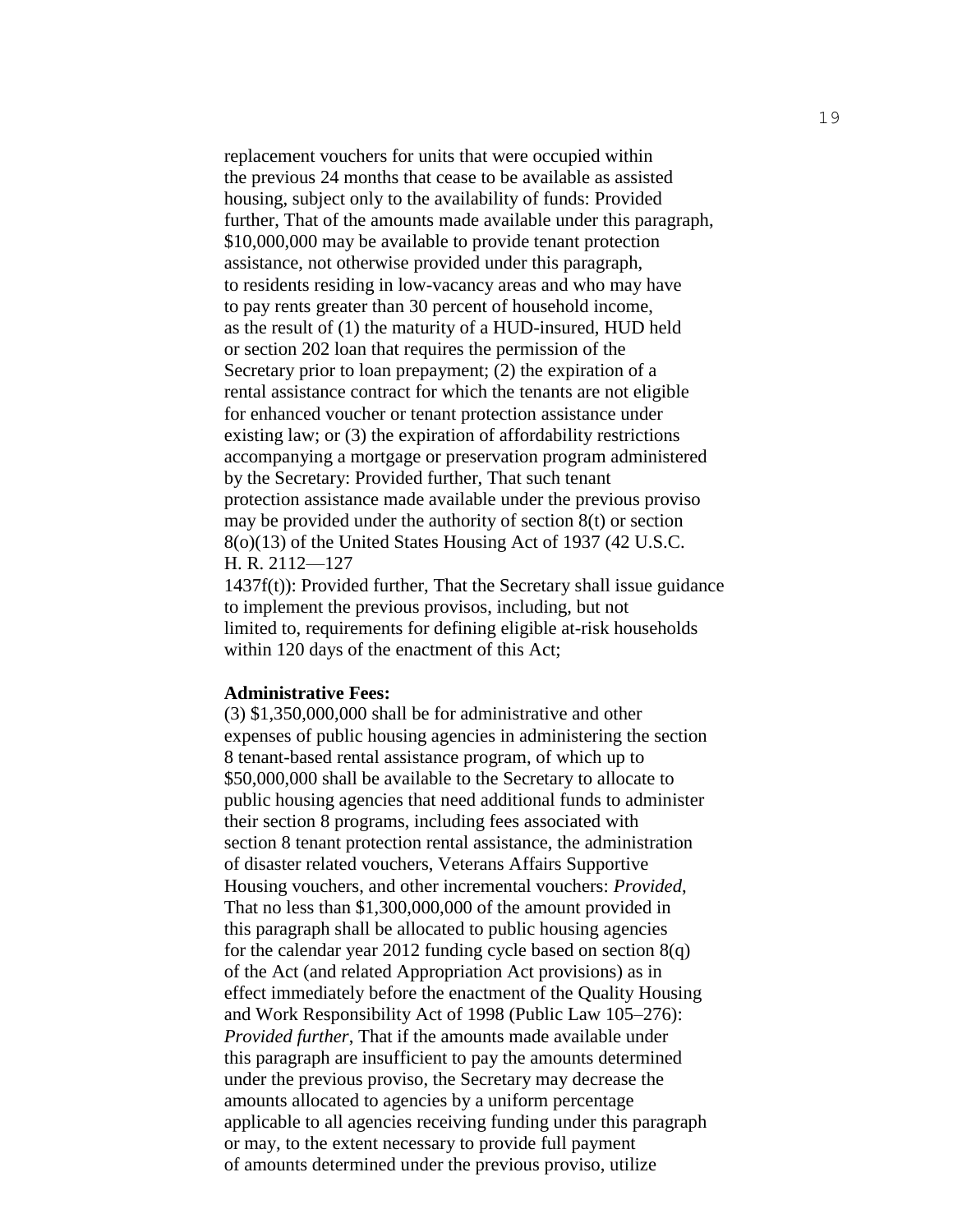unobligated balances, including recaptures and carryovers, remaining from funds appropriated to the Department of Housing and Urban Development under this heading from prior fiscal years, notwithstanding the purposes for which such amounts were appropriated: *Provided further*, That amounts provided under this paragraph shall be only for activities related to the provision of tenant-based rental assistance authorized under section 8, including related development activities;

**General Provisions (NRA Offset):**SEC. 236. Of the unobligated balances remaining from funds

appropriated under the heading "Tenant-Based Rental Assistance" under the "Full-Year Continuing Appropriations Act, 2011", \$650,000,000 are rescinded from the \$4,000,000,000 which are available on October 1, 2011: *Provided,* That such amounts may be derived from reductions to public housing agencies' calendar year 2012 allocations based on the excess amounts of public housing agencies' net restricted assets accounts, including the net restricted assets of MTW agencies (in accordance with VMS data in calendar year 2011 that is verifiable and complete), as determined by the Secretary.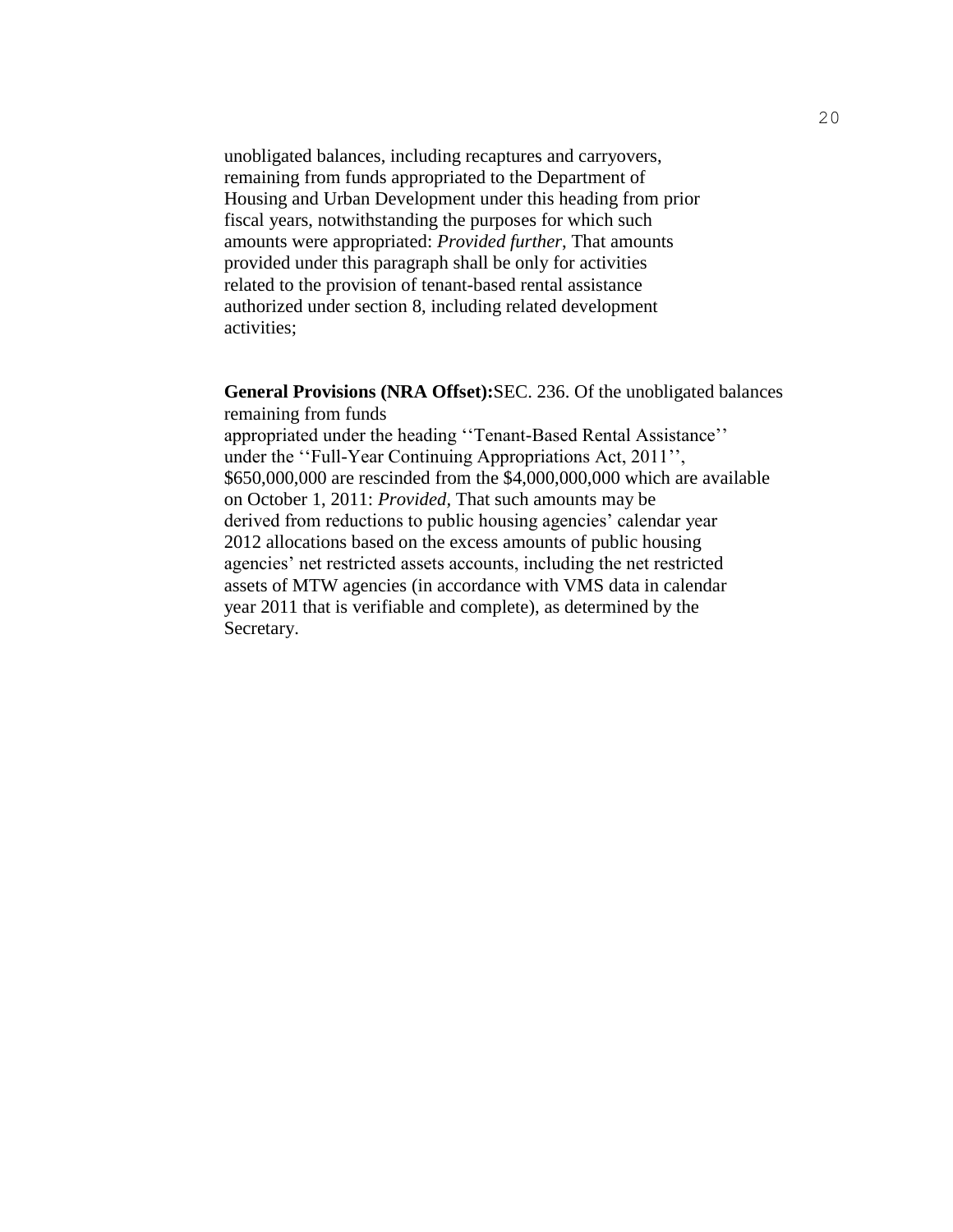CY 2012 Housing Choice Voucher Program

## **ATTACHMENT A – Application for \$103 Million Set-Aside**

| Name of PHA:               |  |
|----------------------------|--|
| PHA Number:                |  |
| <b>Executive Director:</b> |  |

## **CHECK ALL BOXES THAT APPLY**

\_\_\_\_\_\_A-1. **Category (1)**: **Unforeseen Circumstances**.

\_\_\_\_\_\_A-2. **Category (1)**: **Portability**.

**\_\_\_\_\_\_**B. **Category (2**): **Project Based Vouchers**

**\_\_\_\_\_\_** C. **Category (3): HUD-VASH.**

**Documentation requirements for each of the above categories are contained in Section 3b. of this Notice.** 

**Applications and supporting documentation must be submitted by the deadline date established in Section 3b. of this Notice and should be submitted to:** 

> U.S. Department of Housing and Urban Development Office of Housing Voucher Programs Attn: Miguel A. Fontanez Sanchez, Director, Financial Management Division Room 4222 451  $7<sup>th</sup>$  Street, S.W. Washington, DC 20410

### **This certification must be signed by the appropriate PHA official and returned**.

**Certification**: I hereby certify that all the information stated herein, as well as any information provided in the accompaniment herewith, is true and accurate. Warning: HUD will prosecute false claims and statements. Conviction may result in criminal and/or civil penalties (18 U.S.C. 1001, 1010, 1012; 31 U.S.C. 3279, 3802)

\_\_\_\_\_\_\_\_\_\_\_\_\_\_\_\_\_\_\_\_\_\_\_\_\_\_\_\_\_\_\_\_\_\_\_ Signature of Executive Director and Date

\_\_\_\_\_\_\_\_\_\_\_\_\_\_\_\_\_\_\_\_\_\_\_\_\_\_\_\_\_\_\_\_\_\_\_\_

Contact Name and Phone Number